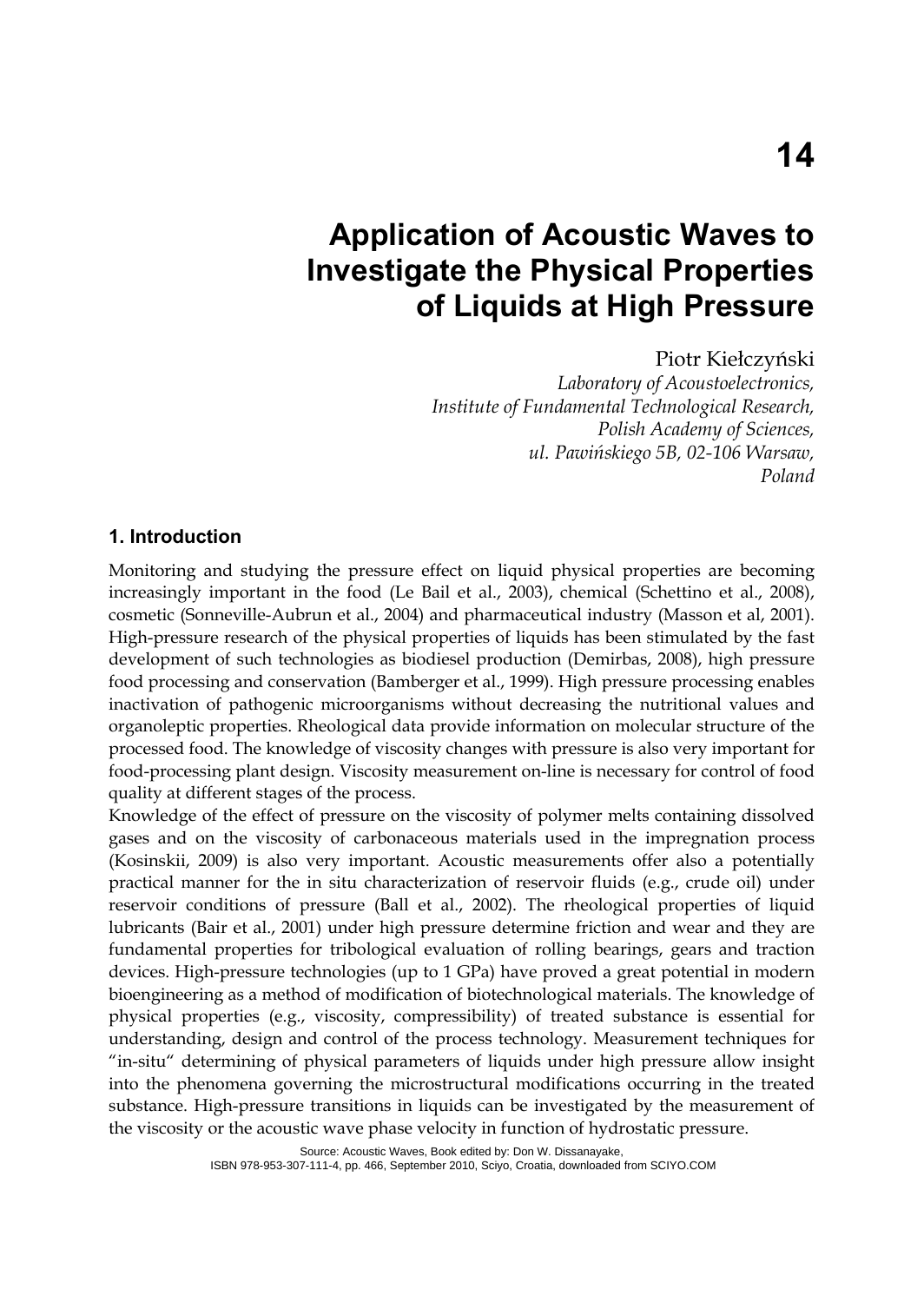Pressure is an important parameter in processes of glass making when pressures in regime of some hundreds of megapascals occur e.g., in injection molding or pressure-assisted sintering. Changes in the melt viscosity upon pressurization result in changes in the glass transition temperature and the working regime for glasses (Del Gaudio et al., 2009).

In earth science interesting information can be obtained from the high-pressure rheological investigations of molten minerals (Bingwell et al., 2004). Moreover, oil-based drilling fluids have become widely used in oil industry because of their distinct advantage over waterbased drilling fluids. However, unlike water-based drilling fluids, oil-based drilling fluids show significant rheological properties dependence on temperature and pressure. It is highly recommended to measure rheology of the actual mud system at high pressures prior to drilling operations (Zhao et al., 2008).

The properties of water at high pressures are investigated for the purpose of studying the physical chemistry, geophysics, planetology, and the most diverse problems in science and engineering. At pressures lower than 1 GPa, the rheological properties of water, including viscosity, are essential for the investigation of hydrodynamic and heat transfer processes. At present, the rheological properties of water are used in designing power plants of some types, as well as in developing new technologies in the food industry and medicine where, in particular, the shock compression of water has come to be used to lithotripsy (Mineev & Funtikov, 2005).

Direct measurements of the physical properties such as density, compressibility and isobaric heat capacity are very difficult under conditions of very high pressure. The speed of sound is closely linked with these thermodynamic properties and can be measured relatively easily and with high accuracy over wide ranges of temperature and pressure. An understanding of the pressure dependence of sound speed, attenuation, and relaxation frequencies can provide valuable information as to transport quantities such as fluid viscosity and thermal conductivity along with ratios of specific heats. Additionally, sound speed is closely related to derivatives of the equation of state. Therefore, the precision of these derivatives is often substantially better when they are deduce from the speed of sound rather than obtained from the analysis of classical *pVT* data.

Up to date, high pressure viscosity measurements were performed only in laboratory conditions, using conventional mechanical methods (Kulisiewicz & Delgado, 2010), developed as early as in the second half of the nineteenth century (Shames, 2002), (Ferguson & Kemblowski, 1991). The conventional mechanical methods followed works of such eminent scientists as Stokes, Navier, Poiseuille, Couette, et al. The common factor of all conventional mechanical methods is their inability to measure the viscosity on-line, without interfering with the industrial process controlled. Since on-line monitoring is necessary in process automation a need for new real-time monitoring methods emerged.

In this work new ultrasonic methods for the measurement of the viscosity of liquids under high pressure are presented (Kiełczyński et al., 2008a). These methods employ SH (shear horizontal) surface waves of the Love and Bleustein-Gulyaev (B-G) type. The energy of the SH surface wave is concentrated in the vicinity of the waveguide surface. Thus, the SH surface wave velocity and attenuation strongly depend on the boundary conditions on the waveguide surface which is viscoelastically loaded. Application of these SH surface waves extends considerably range of measuring pressures (up to 1 GPa). Moreover, the viscosity measurement is simplified and can be computerized. This enables on-line measurements of liquid viscosity.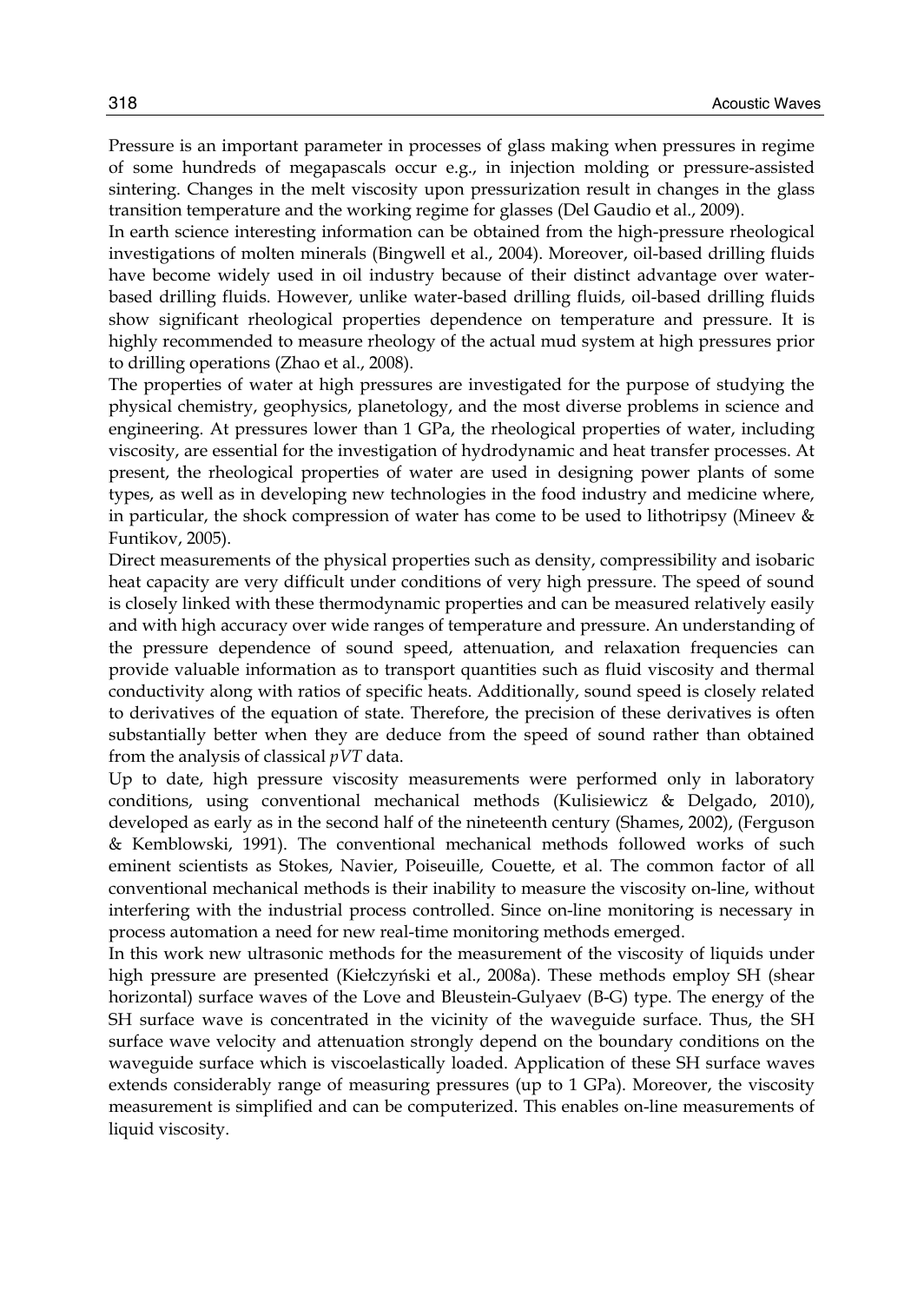## **2. Mechanical measuring methods for the measurement of liquid viscosity**

Among the mechanical methods, the methods using rolling ball (King et al., 1992), falling ball (Nakamura et al., 2005), falling needle (Sha, 1997), and falling cylinder (Schaschke et. al., 2008) are the most popular. Rotational viscometers of Couette type (Matveev et al., 2005) form another group of high-pressure viscometers. The critical parts of rotating viscometers are seals. The third group of viscometers is based on the Hagen-Poiseuille formula for capillary flow (Ripple, 1992). Similarly, a modified capillary tube viscometer is a highpressure extrusion slit die viscometer (Lan & Tseng, 2002). Another type of viscometers is a sliding plate viscometer. In these viscometers, the medium to be tested is charged in between two parallel sliding plates. After shear rate and shear stress are measured, the viscosity can be readily evaluated according to the Newton equation of viscosity (Koran & Dealy, 1999). However, it is very difficult to extend conventional methods to determine the viscosity at high pressure. One of the problems is to control the trajectory of the falling (rolling) ball and to track its movements. The resetting of the sinker or rolling ball also present difficulties. An eccentric fall of the sinker can cause significant errors in determining viscosity based on sinker descent time. Falling sinker viscometers and rolling ball viscometers have very long measuring times at high viscosities. Moreover, capillary type viscometers pose problems with pressure gradients.

Conventional mechanical methods and devices for measuring viscosity of liquids possess many disadvantages:

- 1. presence of moving parts
- 2. measurements are tedious and time consuming
- 3. require special sophisticated equipment
- 4. large dimensions
- 5. difficult to computerize

The application of rotary viscometers is limited due to the problems with generated heat and leakage during the transmission of the rotation into high-pressure chamber. Due to inherent limitations, the conventional methods cannot operate in real-time, and are only laboratory methods.

There exist also other methods employing different physical phenomena, e.g., magnetic field (Mattischek & Sobczak, 1997), (Royer et al., 2002) and light scattering (Fukui et al., 2010), for measuring the viscosity of liquids at high pressure. However, they need very complicated equipment and specially developed high-pressure chambers.

This is why, their use for measuring liquid viscosity at high pressure is very limited.

# **3. Ultrasonic methods**

## **3.1 Bulk acoustic waves**

Due to the disadvantages of the mechanical methods a need for new measuring methods arose. To this end, ultrasonic methods for the measurements of the viscosity of liquids under high pressure were proposed. Ultrasonic waves are mechanical disturbances, propagating in a material medium, at frequencies above 20 kHz. Present day technology enables for routine generation and detection of ultrasonic waves in the frequency range from  $\sim$ 20 kHz to  $\sim$ 2 GHz. However, the frequency range used in acoustic viscosity sensors is usually limited to 1-20 MHz. The ultrasonic methods due to their accuracy and relative simplicity can be applied in the study of liquid state. Ultrasonic velocity and attenuation measurements have proved to be useful in investigations of structures of liquids and interactions between the molecules.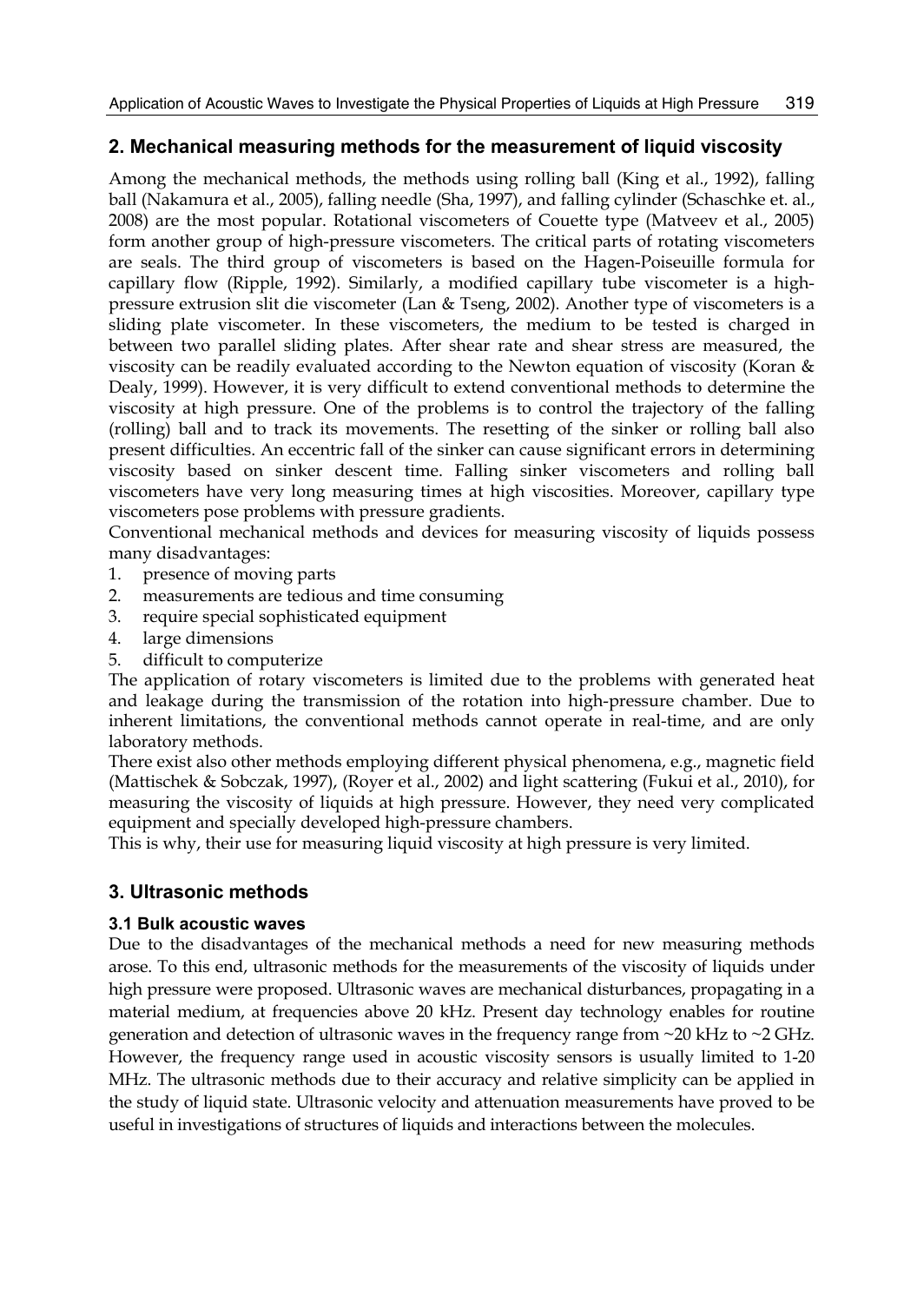Standing waves (resonators) and travelling waves (waveguides) were used to investigate the rheological properties of liquids at high pressure. For example, a torsionally oscillating piezoelectric quartz rod was applied as an ultrasonic viscosity sensor (Phillippoff, 1963), (Collings & McLaughlin, 1971), (Ruttle & Stephenson, 1975). In this type of ultrasonic sensors bulk type waves were applied. The acoustic energy of bulk waves is distributed in the entire volume of the resonator. The contact with a measured liquid takes place on the surface of the resonator. This results in the moderate sensitivity of this type of viscosity sensors.

A high-pressure (up to 300 MPa) torsional shear wave rheometer has been developed by Kulisiewicz (Kulisiewicz et al., 2007). This measurement system uses transmission of small amplitude torsional shear waves generated and detected by piezoelectric elements. In order to determine the complex shear modulus the measurement of the time of flight of the bulk torsional acoustic wave travelling between driver and sensor plates (distance 0.3–1 mm) is used to assess the wave velocity. To perform the viscosity measurement a very complicated calibration procedure is needed.

Modified crystal plate (langasite) resonators were also used to measure the viscosity of liquids at high pressure (Andle et al., 2008). This attempt was not successful because of the enormous troubles in the construction of the resonator. The structure of the resonator is fragile and not robust. Moreover, the range of measuring pressures was very modest (up to 60 MPa).

To overcome the disadvantages of the bulk wave methods, the author has proposed to use the SH surface acoustic waves of the Love and Bleustein-Gulyaev (B-G) type (Kiełczyński & Płowiec, 1989). At the beginning, the measurement of the liquid viscosity was carried out at the atmospheric pressure.

Subsequently, SH surface waves, i.e., Love waves and acousto-electric Bleustein-Gulyaev waves were used as a tool to measure the rheological parameters of liquids at high pressure (Kiełczyński et al., 2008a), (Kiełczyński et al., 2008b).

#### **4. Surface acoustic waves**

#### **4.1 Love waves**

The Love wave propagates in a semi-infinite layered structure shown in Fig.1. Here, an elastic isotropic layer is rigidly attached to an isotropic and elastic half-space. Love waves can exist in special layered structures where phase velocity of the SH volume wave in the surface layer is smaller than that in the substrate, (Achenbach, 1973), (Farnell, 1978), (Royer&Dieulesaint, 2000). Mechanical vibrations of the shear horizontal surface wave are performed along the  $x_2$  axis parallel to the propagation surface  $(x_1 = 0)$  and perpendicularly to the direction of propagation *x*3. The energy of Love waves is concentrated in the vicinity of the surface. The amplitude  $f(x_1)$  of the surface Love wave should vanish for  $x_1 \rightarrow \infty$ . The penetration depth of the Love wave is of the order of the wavelength. At low frequencies the energy of the Love wave propagates mainly in the substrate. As the frequency increases the fraction of energy travelling in the surface layer increases. This improves sensitivity to surface perturbations like liquid viscous loading.

The propagation of Love waves in the layered waveguides is governed by the differential problem (Sturm-Liouville problem). Solving this problem, we obtain a set of pairs  $(\beta_i, f_i(x_1))$ , namely, the eigenvalue  $\beta_i$ , and eigenvector  $f_i(x_1)$  correspond to the propagation constant and distribution of the mechanical displacement with depth  $x<sub>1</sub>$  of the Love wave. The index  $i = 1$  refers to the fundamental mode. Higher modes of Love waves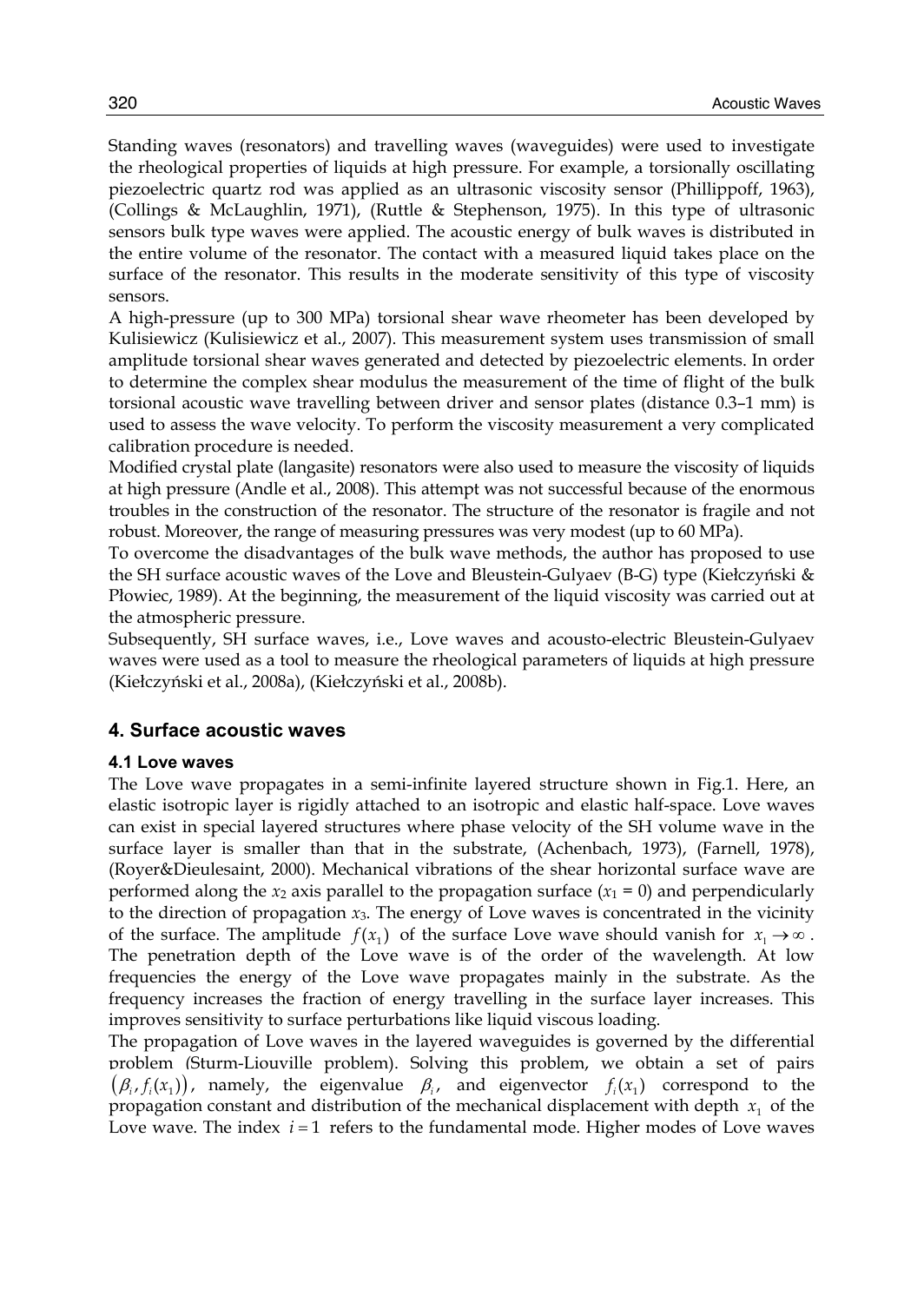are labeled by *i* > 1 . Similar Sturm-Liouville problem describes propagation of light waves in planar optical waveguides and motion of quantum particles in a potential well (Schrödinger equation).





Fig. 1. a) Excitation of the Love wave in the layered waveguide by means of the PZT plate transducer (3). Cu surface layer (1) is deposited on a steel substrate (2), b) Love wave amplitude distribution with the depth  $x_1$  for two different frequencies ( $f_1 > f_2$ ).

The Love wave has a multimode character. In the present paper, we have restricted our attention to the propagation of the fundamental mode of Love waves.

Love waves are excited by the plate transducer (3) attached to the waveguide face, see Fig.1. The sending-receiving transducer (3) is excited to shear vibrations parallel to the waveguide surface and generates impulses of the Love wave that propagate along the waveguide surface. Theoretical and experimental analysis of the generation of SH surface waves by means of a plate transducer is presented in (Kinh & Pajewski, 1980).

## **4.2 Bleustein-Gulyaev (B-G) waves**

Bleustein-Gulyaev (B-G) waves are shear horizontal acousto-electric waves, and they have no elastic counterpart (Royer & Dieulesaint, 2000), (Nakamura, 2007). If there is no piezoelectric effect, B-G wave degenerates to the shear bulk wave.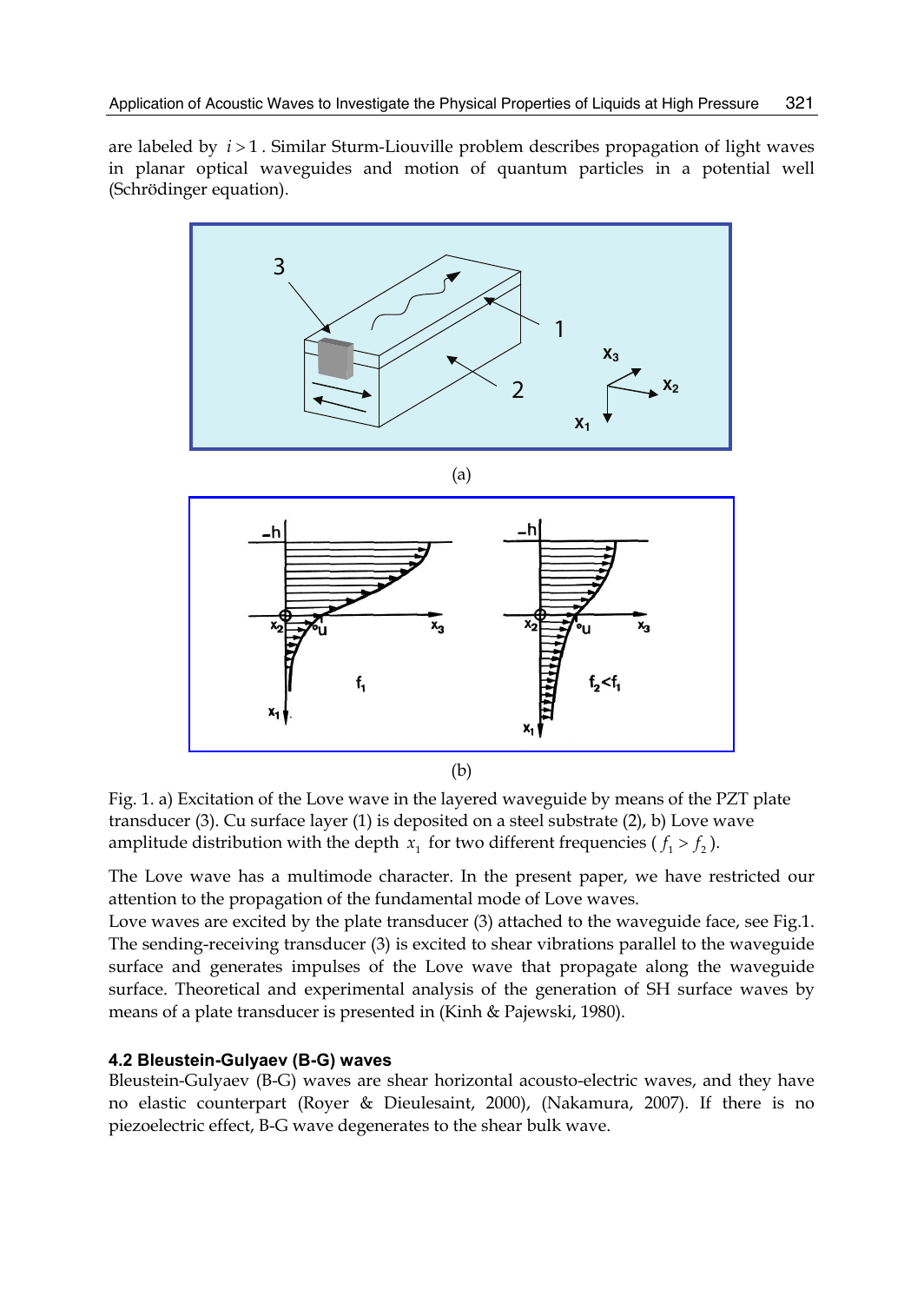The distribution of the B-G wave mechanical displacement is similar to that of the Love wave. The B-G wave is capable of propagating along the surface of some crystals, e.g., with 6*mm* or *mm*2 symmetry (Zhang et al., 2001), as well as along the surface of properly polarized piezoelectric ceramics, see Fig.2.

Metallization of the PZT ceramic surface lowers the penetration depth of the B-G wave. In this case the penetration depth is of the order of a wavelength. Hence, in the metallized surface condition the B-G wave is more sensitive to liquid loading. B-G waves are excited similarly as Love waves, using the plate transducer (Kiełczyński et al., 2004), see Fig.2.



Fig. 2. Excitation of the B-G wave in a piezoceramic PZT waveguide (2) covered on the surface by a very thin metallic  $(Ag)$  layer (1) by means of the PZT plate transducer (3). PZT ceramics (both in the transducer and waveguide) is polarized along the axis  $x<sub>2</sub>$ .

The Love wave is a dispersive wave (i.e., the phase velocity is dependent on frequency) and can exhibit higher waveguide modes than fundamental one. By contrast, the B-G wave is a nondispersive wave. Moreover, an advantage of B-G wave for liquid sensing application is that B-G wave has no multiple modes. This makes that inverse determination of liquid properties by utilizing B-G wave is easier than that by utilizing SH surface waves of the Love type. Both types of SH surface waves are widely used in resonators, sensors and delay lines.

## **5. Application of SH surface waves for determining the rheological parameters of liquids at atmospheric pressure**

To overcome the drawbacks of the bulk wave method, shear horizontal (SH) surface acoustic waves (SAW) such us:

- 1. Love waves and
- 2. Bleustein-Gulyaev (B-G) waves

have been introduced for the viscosity measurements under ambient pressures (Kiełczyński & Płowiec, 1989). These waves have only one SH component of mechanical displacement perpendicular to the direction of wave propagation and parallel to the waveguide surface. The energy of these waves is concentrated in the vicinity of the surface being in contact with a measured liquid. In consequence, the sensitivity of the viscosity sensors using SH surface acoustic waves (SAW) can be several orders larger than the sensitivity of the sensors employing bulk shear acoustic waves.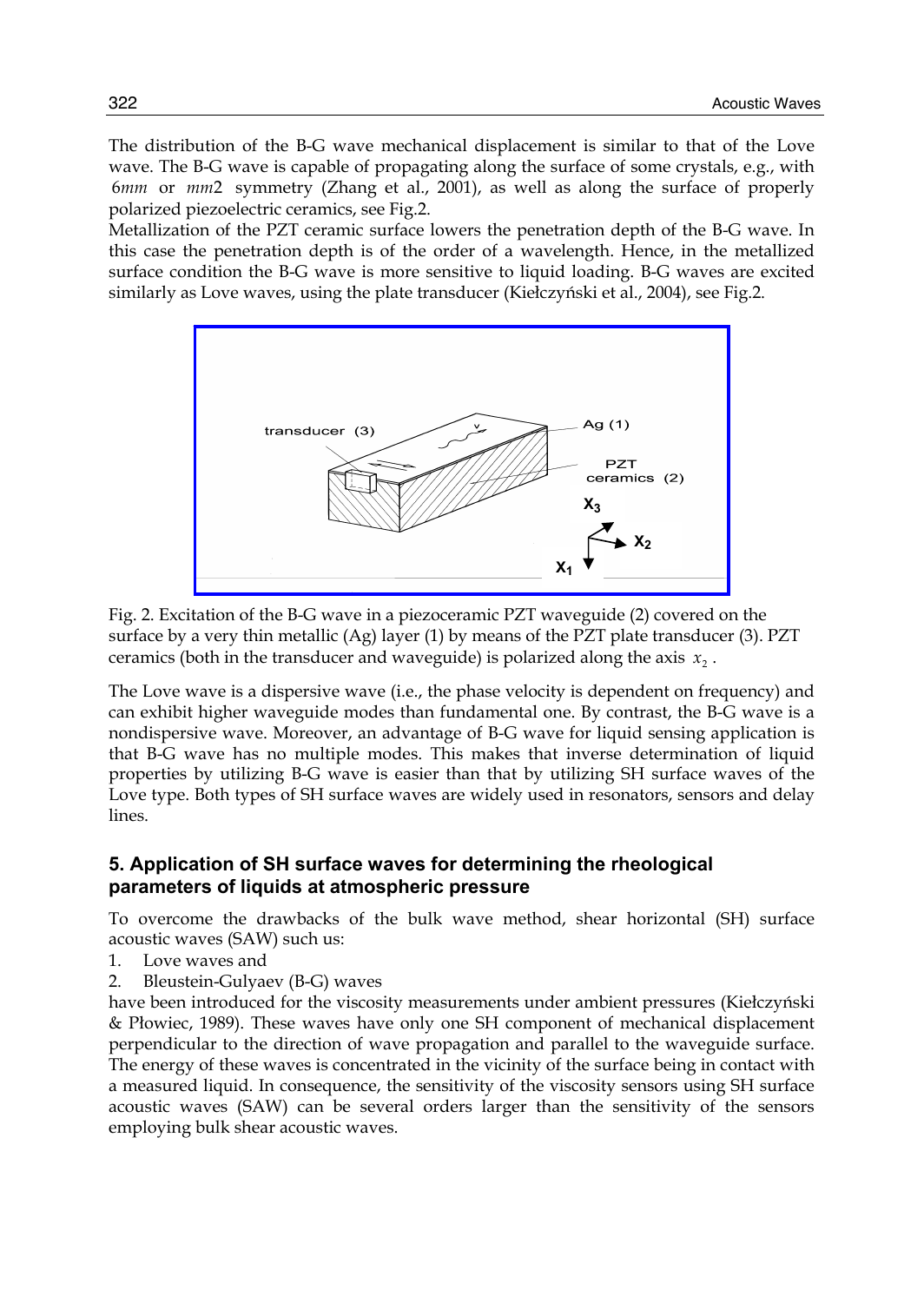To measure the viscosity of liquid Rayleigh waves were also applied. Rayleigh waves have at least two components of vibrations i.e., longitudinal and vertical transverse, which cannot be separated. When Rayleigh waves propagate at a solid-liquid interface, the surface normal displacement radiates compressional waves into the liquid. Consequently, Rayleigh waves can be completely attenuated within the propagation range of the sensing device. Therefore, Rayleigh waves are impractical for use in the measurements of liquid viscosity. However, Rayleigh waves can be successfully applied in gas phase sensors.

In measurements of liquid viscosity, the effect of an investigated liquid on the properties of acoustic waves propagating in waveguides is primordial. The liquid presented on the waveguide surface loads it mechanically. The value of this load is proportional to the value of the mechanical impedance *ZL* of a liquid medium (Kiełczyński et al., 2004). The mechanical impedance of a layer of liquid loading the surface of the SH surface wave (i.e., Love or B-G wave) waveguide is equal to the characteristic shear impedance of the liquid *ZL* for plane waves:

$$
Z_L = \left(\rho_L \cdot G_L\right)^{1/2} \tag{1}
$$

where:  $G_L = G + jG''$  is the complex shear modulus of the liquid defined as the ratio (*T*/*S*) of the shear stress *T* to the shear strain *S*,  $\rho$ <sub>*L*</sub> is the liquid density and  $j = (-1)^{1/2}$ .

 In general, liquid loading of the sensor surface changes the phase velocity *v* and the attenuation  $\alpha$  of the SH surface wave. The complex propagation constant  $\gamma$  of the SH surface wave changes (Ballantine et al., 1997):

$$
\frac{\Delta \gamma}{\beta} = \frac{\Delta \alpha}{\beta} - j \frac{\Delta v}{v_0} \tag{2}
$$

where:  $\gamma = \alpha + i\beta$ ,  $\beta = \omega/v$ ,  $v_0$  is the phase velocity of the non-perturbed SH surface wave on the free surface, and  $\omega$  is the angular frequency of the SH surface wave.

Significant experimental indications result from Eq.2. Namely, (1) by measuring the time delay between two subsequent echoes, one can determine the relative change in phase velocity of the surface wave  $\mathbf{0}$ *v*  $\frac{\Delta v}{v_0}$ , and (2) by measuring the amplitudes of the subsequent impulses of the surface waves, we can determine the relative change in the surface wave Δ

attenuation  $\frac{\Delta \alpha}{\beta}$ . In this way, the relative change in the complex propagation constant  $\frac{\Delta \gamma}{\beta}$ of the surface wave is determined experimentally. Knowledge of the change in complex

propagation constant  $\gamma$  is fundamental to the established nondestructive method used to determine the rheological parameters of a liquid medium.

By applying the perturbation method one can prove that the change in the complex propagation constant  $\gamma$  of the SH surface wave produced by viscoelastic liquid loading is as follows (Auld, 1973):

$$
\Delta \gamma = -j \left( \frac{\left| v_2 \right|_{x_1=0}^2}{4P} \right) Z_L = -jKZ \tag{3}
$$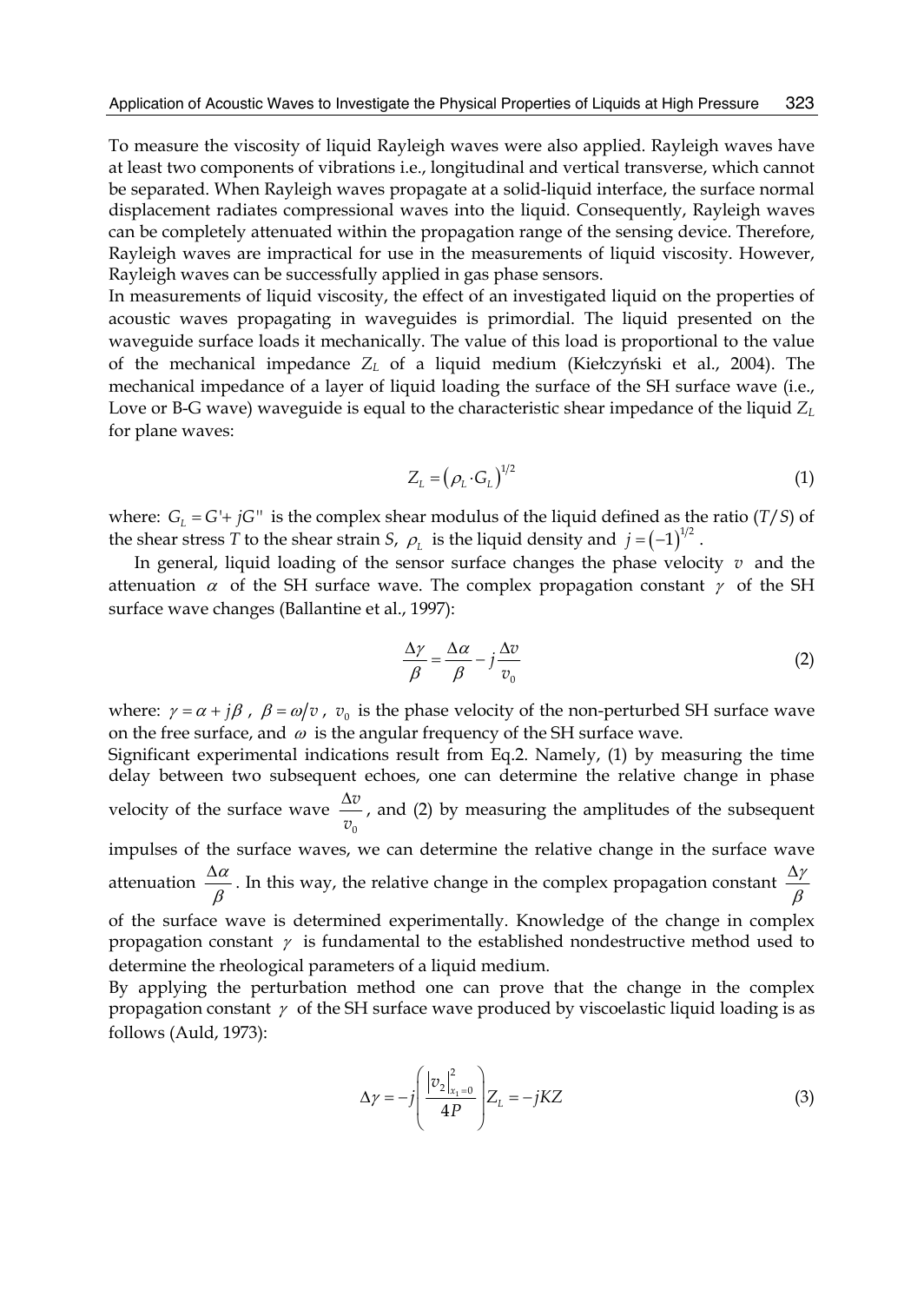where:  $v_2$ , is the SH surface wave amplitude on the waveguide surface  $(x_1 = 0)$ , *P* is the mean power on the unit width of the SH surface wave. The coefficient *K* is the characteristic quantity for each SH surface wave waveguide and depends solely on the material parameters of the waveguide and frequency (Kiełczyński & Płowiec, 1989).

Knowing the change in the complex propagation constant  $\Delta \gamma$  from the experiment, we can calculate the complex shear impedance of a liquid  $Z_i = R_i + jX_i$ . Subsequently, by separating the real and imaginary parts of the Eq.1 we can calculate the real *G*′ and imaginary  $G''$  parts of the complex shear modulus  $G<sub>L</sub>$  of the liquid and, consequently, the rheological parameters of a viscoelastic liquid.

# **6. Application of SH surface waves for measuring the viscosity of liquids at high pressure**

The Love wave and the Bleustein-Gulyaev (B-G) wave method for measuring the viscosity of liquids at high pressures have been established in the Laboratory of Acoustoelectronics of the Institute of Fundamental Technological Research, Polish Academy of Sciences in Warsaw, Poland (Kiełczyński et al., 2008a), (Kiełczyński et al., 2008b).

The SH SAW method for measuring the viscosity of liquids at high pressures possesses many advantages:

- 1. absence of moving parts
- 2. operation in real time
- 3. short measuring time
- 4. high sensitivity
- 5. low power consumption
- 6. small dimensions, simple and robust construction of the sensor
- 7. possibility of computerization
- 8. output signal is electrical
- 9. no leakage problems
- 10. no heating caused by shear

#### **6.1 Measuring set up**

High-pressure chamber was designed and fabricated in the Institute of Physics at Warsaw University of Technology (Rostocki et al., 2007). High pressure was generated in a thickwalled cylinder of 17 mm internal diameter with a simple piston and Bridgman II sealing system. The piston-cylinder assembly was working with a 20–tonne hydraulic press, driven by hand operated pump. The maximum pressure in this arrangement is limited to about 1.2 GPa due to the hydraulic press working range. For pressure measurement, a typical 500  $\Omega$ manganin transducer was used. Its resistance was measured with a precise HP 34970 multimeter. An accuracy of the pressure measurement was better than  $\pm$  0.5 MPa. All experiments were carried out at the temperature 293 K. Temperature was measured with the Cu – Constantan thermocouple placed inside the chamber. The described previously viscosity sensor (B-G or Love waveguide, see Figs.1, 2 and 4) was placed inside the highpressure chamber, see Fig.3.

The piezoelectric transducer attached to the SH surface wave waveguide, manganin coil and thermocouple were connected with the external measuring setup by an electrical multichannel lead-through.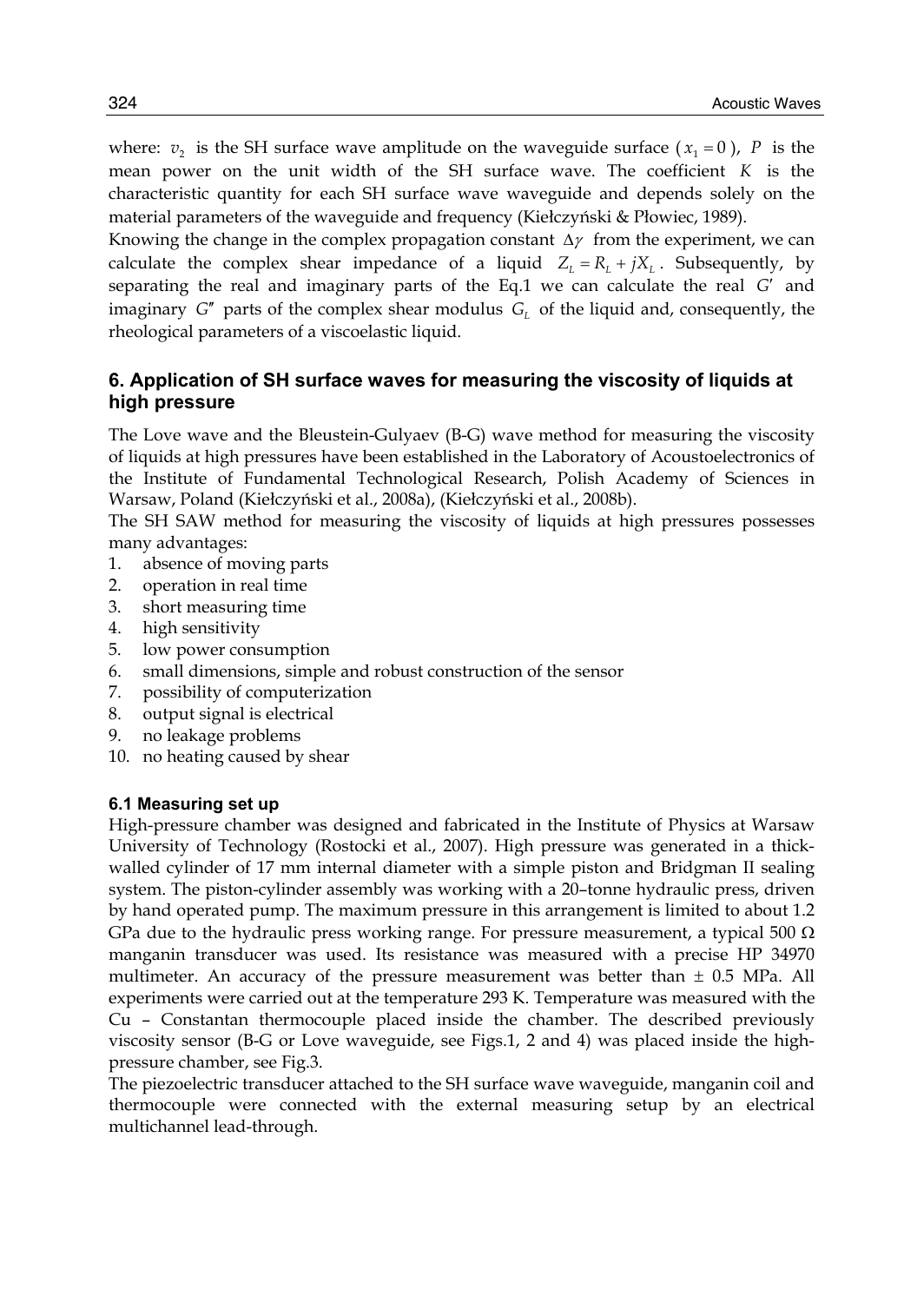

Fig. 3. Ultrasonic set up for measuring the viscosity and pressure of liquids under high pressure.



Fig. 4. Love wave waveguide (Cu surface layer on a steel substrate) connected to the highpressure lead-through (on the left).

In the setup for measuring viscosity using the SH surface wave, see Fig.3, the sendingreceiving piezoelectric transducer is driven by the TB-1000 pulser-receiver computer card (Matec, USA). The TB-1000 pulser generates the rf tone burst with a frequency  $f = 2 MHz$ and length equal to 0.5 μs. The repetition period equals 0.4 ms. The SH surface wave impulse generated by the transducer is reflected in multiple ways between two opposite edges of the SH surface wave waveguide (Fig. 4). The signals received by the transducer, see Figs.5a, b, are amplified by the TB-1000 receiver and sent into the PDA-500 digitizer card (Signatec, USA). This card samples and digitizes the input analog signals. The stored signals are then analyzed by computer software. For each measurement, the ultrasonic signal is averaged 1024 times in order to improve the signal – to – noise ratio. A computer program which controls the operation of the pulser–receiver card and digitizer card was written in C language.

## **6.2 Theoretical background**

In this paper, the liquids investigated under high pressure are treated as the Newtonian liquids. The model of a Newtonian liquid was used by (Philippoff, 1963). He stated that the majority of oils in the considered shearing rate (about 1 MHz), and under high pressure are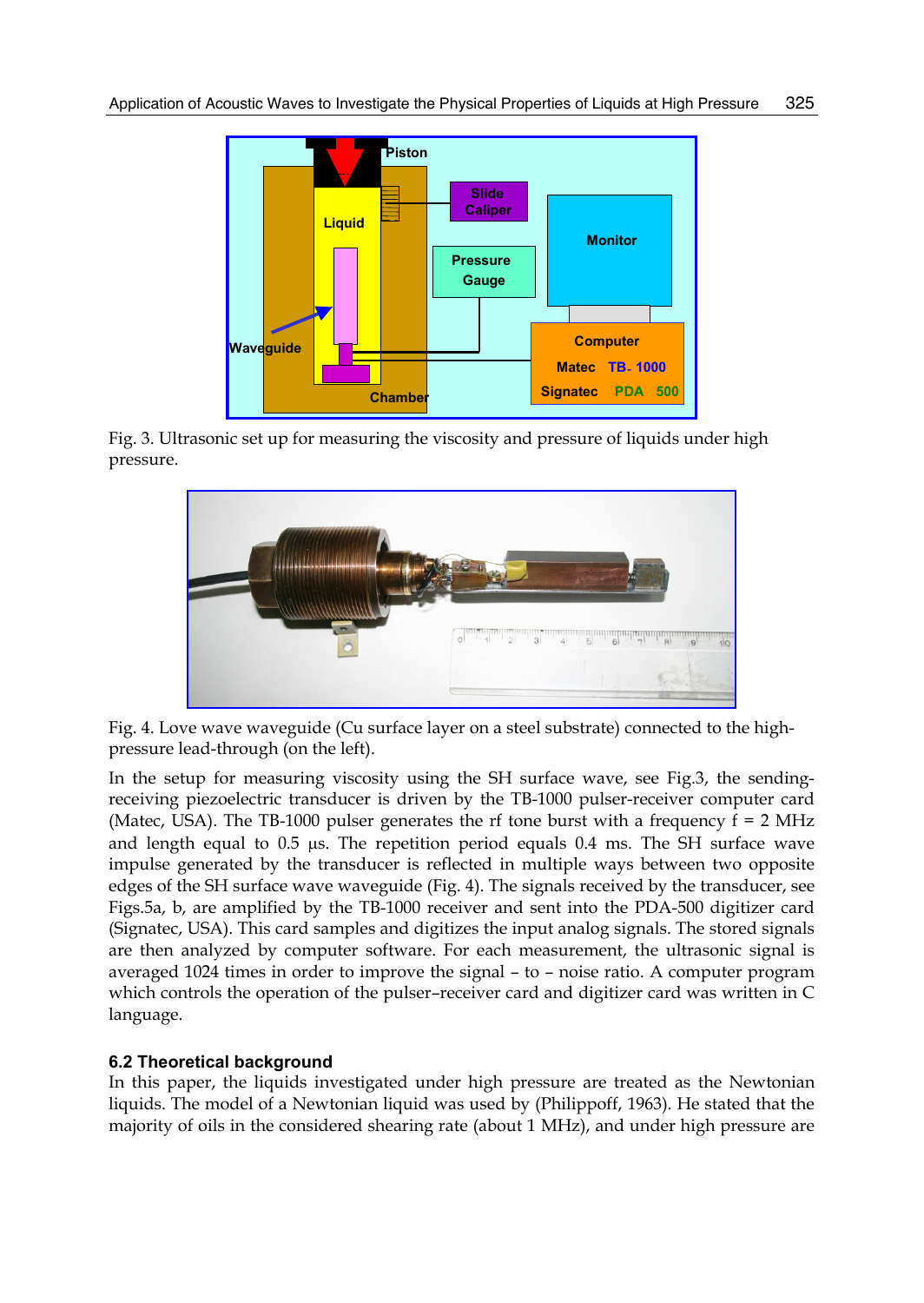

Fig. 5. (a) Oscillogram of the SH surface wave impulses reverberating in the waveguide unloaded with an investigated liquid, and b) Oscillogram of the SH surface wave impulses reverberating in the waveguide loaded with an investigated liquid.

the Newtonian liquids. This can justify the use of a Newtonian liquid model in our paper. For the case of a Newtonian (viscous) liquid, the shear mechanical impedance *ZL* (defined as a ratio of the shear stress to the shear vibrational velocity) can be expressed as follows (Landau&Lifshitz, 1958):

$$
Z_L = R_L + jX_L = \left(\frac{\rho_L \omega \eta}{2}\right)^{1/2} \left(1 + j\right)
$$
 (4)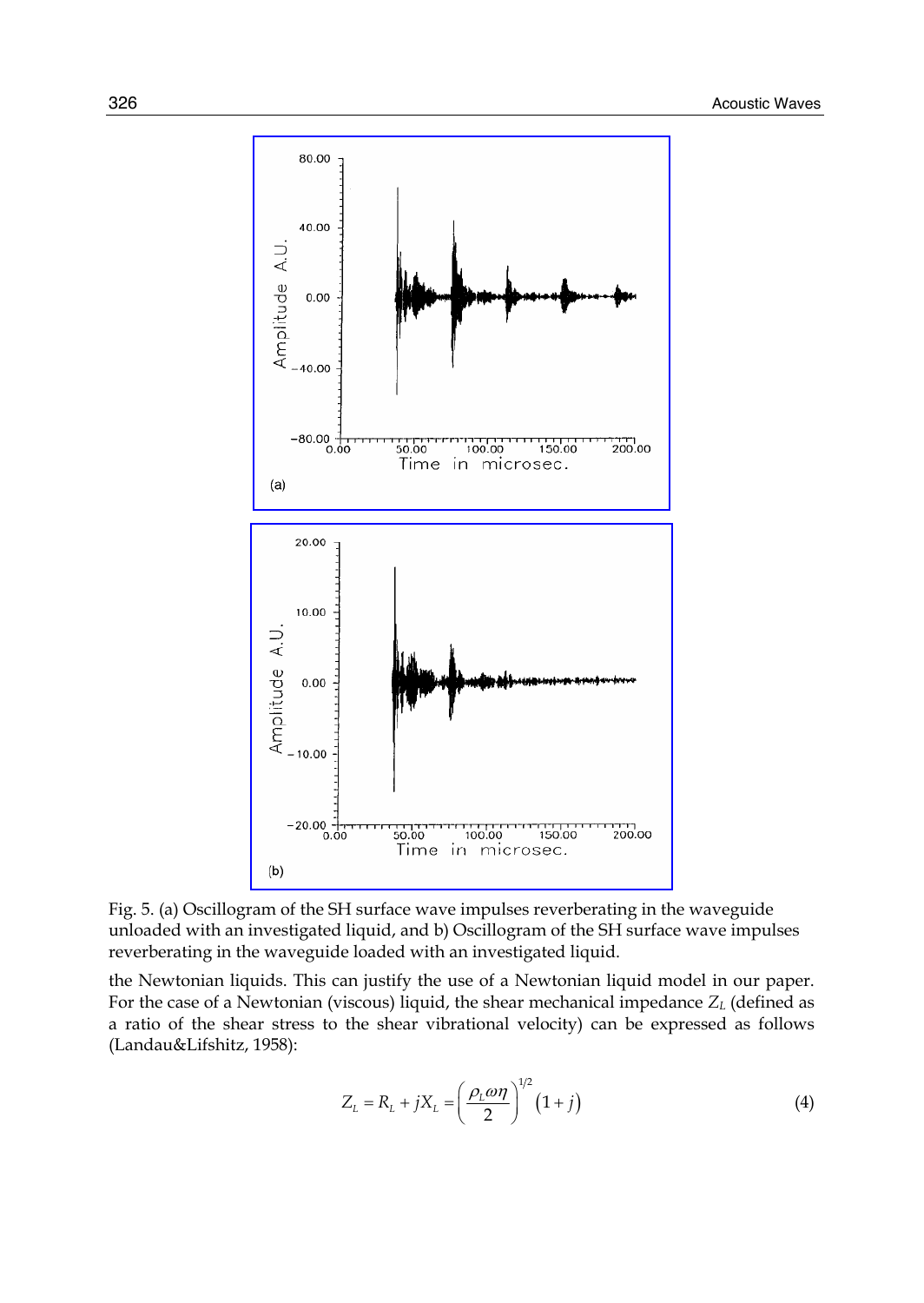where:  $\eta$  is the viscosity,  $\rho$ <sub>*L*</sub> is the density of a liquid and  $j = (-1)^{1/2}$ . So that, we may regard formula (5) as holding for the liquids considered in the paper.

$$
\eta = \frac{2R_L^2}{\omega \rho_L} = \frac{2X_L^2}{\omega \rho_L} \tag{5}
$$

where: *RL* and *XL* is a real and imaginary part of the mechanical shear impedance of a liquid. The shear mechanical impedance of a liquid  $Z_L = R_L + jX_L$  can be determined from the measurement of the change in attenuation and time of flight of wave-trains that propagate in the waveguide loaded by a liquid (Kiełczyński et al., 2004), see Fig.6.

The real part  $R_L$  of the shear mechanical impedance of a liquid can be expressed as, see Fig.6:

$$
R_{L} = \frac{\ln(A_{1}^{0}/A_{1}^{1})}{2KL}
$$
 (6)

where:  $A_1^0$  and  $A_1^1$  represent amplitudes of the first echo of the SH surface wave for an unloaded  $(A_1^0)$  and loaded  $(A_1^1)$  waveguide respectively, *L* is the length of the waveguide covered with an investigated liquid.



Fig. 6. Scheme of the SH surface wave measuring method, (a) free (nonloaded) waveguide surface and (b) waveguide surface loaded with a viscoelastic liquid. 1) waveguide of the SH surface wave, (2) sending+receiving transducer, and (3) layer of an investigated viscoelastic liquid.

#### **6.3 Experimental results (Love waves)**

An example of variations in viscosity of liquids as a function of hydrostatic pressure measured by the Love wave method is presented in Fig.7 (Kiełczyński et al., 2008b), (Rostocki et al., 2010).

Castor oil is a vegetable oil, that is a triglyceride in which approximately ninety percent of fatty chains are ricinoleic acid. Oleic and linoleic acids are the other significant components. Castor oil and its derivatives have applications in the manufacturing of soaps, lubricants, hydraulic and brake fluids, paints, dyes, coatings, inks, cold resistant plastics, waxes and polishes, nylon, pharmaceuticals and perfumes.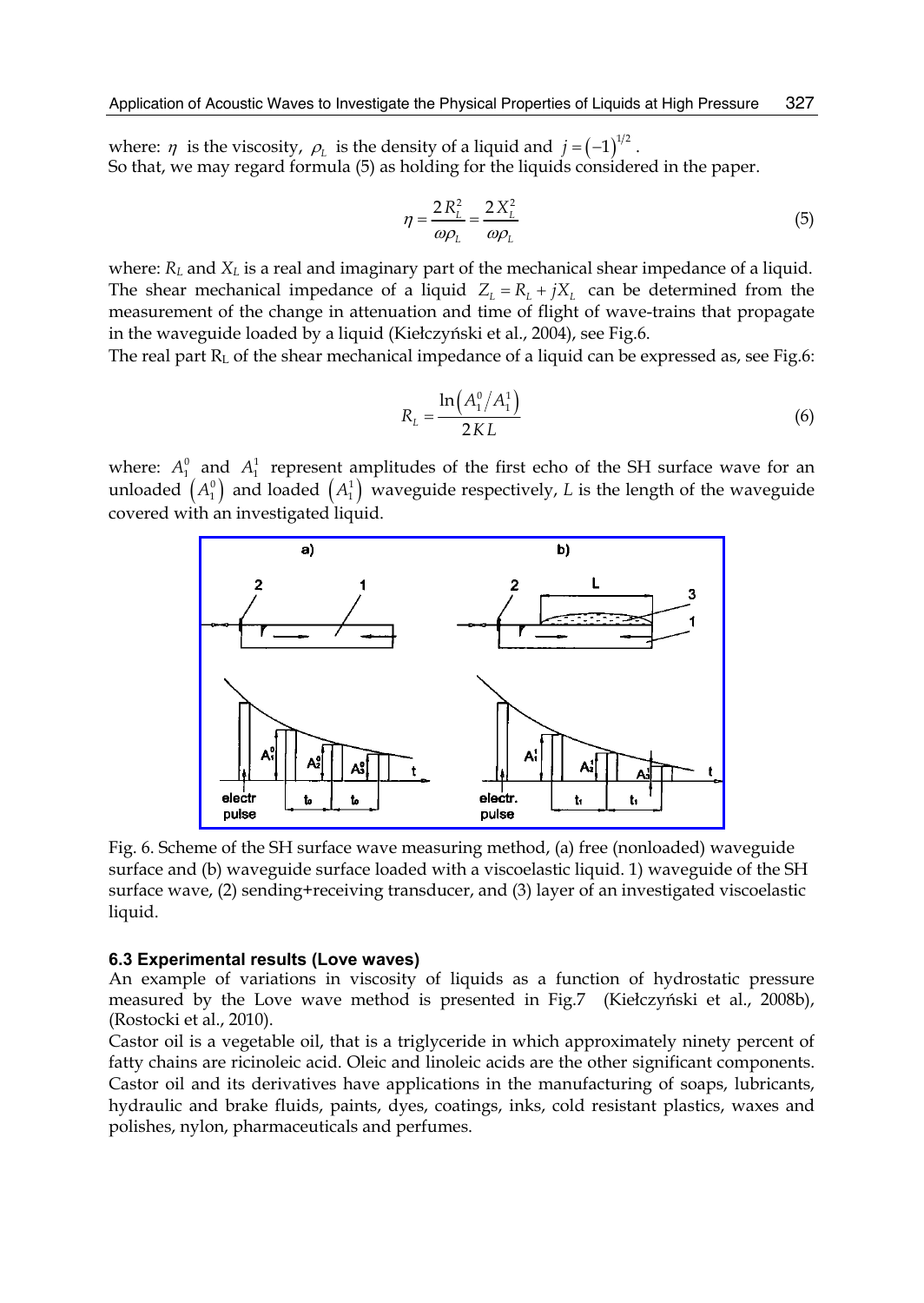

Fig. 7. Variations in viscosity of castor oil, as a function of hydrostatic pressure, measured by the Love wave method, *f* = 2 *MHz* . Red arrow indicates the hydrostatic pressure such as on the bottom of the Marianas Trench.

The pressure was generated in 10 MPa steps then kept constant for about 2-5 minutes. During that time the pressure was carefully observed. That allowed to identify pressure drop due to the first order phase transition and to observe whether the system is reaching thermodynamic equilibrium. After approaching 0.6 GPa the pressure was kept constant for about 20 hours to enable the phase transformation to occur. During the phase transition the small drop of pressure and increment of viscosity was observed.

As it can be seeing in Fig.7, the experimental curve up to about 400 MPa is almost tangential to the exponential curve which represents the Barus formula  $\eta(p) = \eta_0 \exp(\alpha p)$ , (continuous curve in Fig.7), where:  $\eta_0$  is the viscosity at atmospheric pressure and  $\alpha$  is the viscosity – pressure coefficient. Above 400 MPa the experimental points are raising slower than the theoretical prediction. Finally, at 600 MPa when the pressure rise was stopped for about 20 hours the viscosity has risen to the new value characteristic for the high-pressure phase of castor oil. The further increment of viscosity was rather linear function of pressure.

#### **6.4 Experimental results (Bleustein-Gulyaev waves)**

Similar as in the case of Love waves, measurements of high-pressure liquid viscosity were also performed using the Bleustein-Gulyaev wave method. Fabrication of the B-G wave waveguide is easy and its construction is simpler that that of the Love wave. On the other hand, Love wave waveguides are more robust and mechanically resistant.

A triglyceride and unsaturated fat: a triolein  $(C_{17} H_{33} COO)C_3 H_5$  was investigated. Triolein is a model liquid in investigations of high-pressure phenomena in the natural oils that are very important in biodiesel technologies as well as in high-pressure food processing.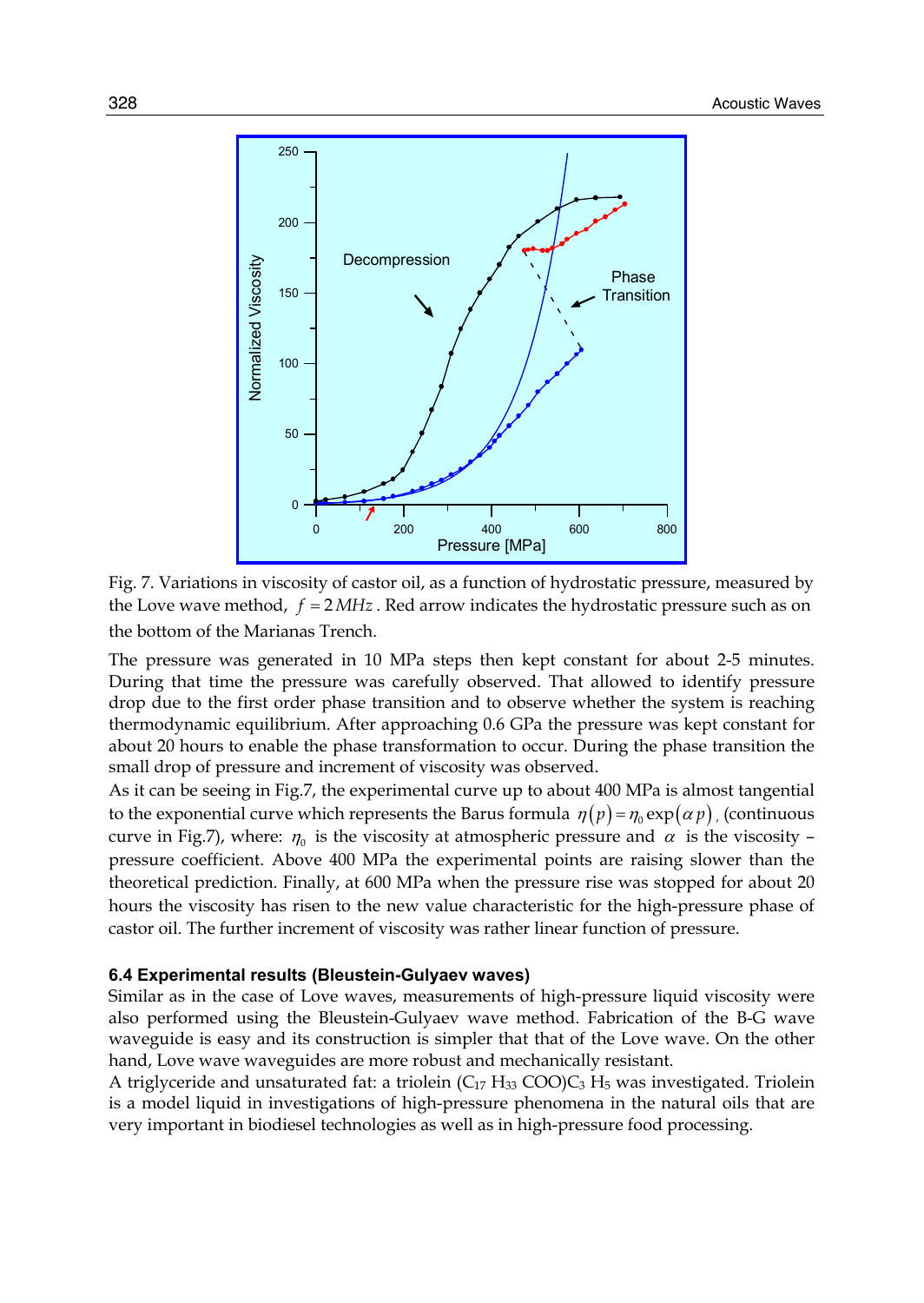Most of the natural oils like castor oil, soybean oil, rapeseed oil, etc. consist of triglycerides of various fatty acids. The statistical characteristics of the molecular composition of these oils have made difficulties for the interpretation of the phenomena observed at high pressure. Therefore experiments have been concentrated upon well-defined triacylglycerol (triglyceride) structures. The triolein is very good model-liquid for the whole group of triglycerides since the phase transition takes place within only several dozen minutes after the application of sufficient pressure. That allows for more detailed and accurate studies than similar phase transition in vegetable oils taking even up to ten days from the application of sufficient pressure to the start of the phase transition.

Variations in viscosity of triolein as a function of hydrostatic pressure measured by the B-G wave method is presented in Fig.8 (Kiełczyński et al., 2008a). Up to about 500 MPa the viscosity was increasing exponentially according to the known empirical Barus formula (continuous curve in Fig.8). After approaching 700 MPa the compression was stopped and the piston in the high-pressure chamber was fixed to enable the phase transformation to occur undisturbed. During the phase transition a pressure drop of about 100 MPa was observed in the chamber. The viscosity showed the further rise despite the pressure drop. It means that volume occupied by the resulting high-pressure phase diminishes. After the termination of the phase transformation process, the further increase of viscosity with increasing pressure was observed. The changes of viscosity during the decompression process inducing the high-pressure phase decomposition have shown large hysteresis (upper curve). Large hysteresis indicates existence of large internal friction forces. The phase transition in the case of triolein (Fig.8) lasts 1 hour. By contrast the phase transition in castor oil (Fig.7) is completed after 20 hours.



Fig. 8. Variations in viscosity of triolein, as a function of hydrostatic pressure, measured by the Bleustein-Gulyaev (B-G) wave method,  $f = 2 MHz$ . Red arrow indicates the hydrostatic pressure such as on the bottom of the Marianas Trench.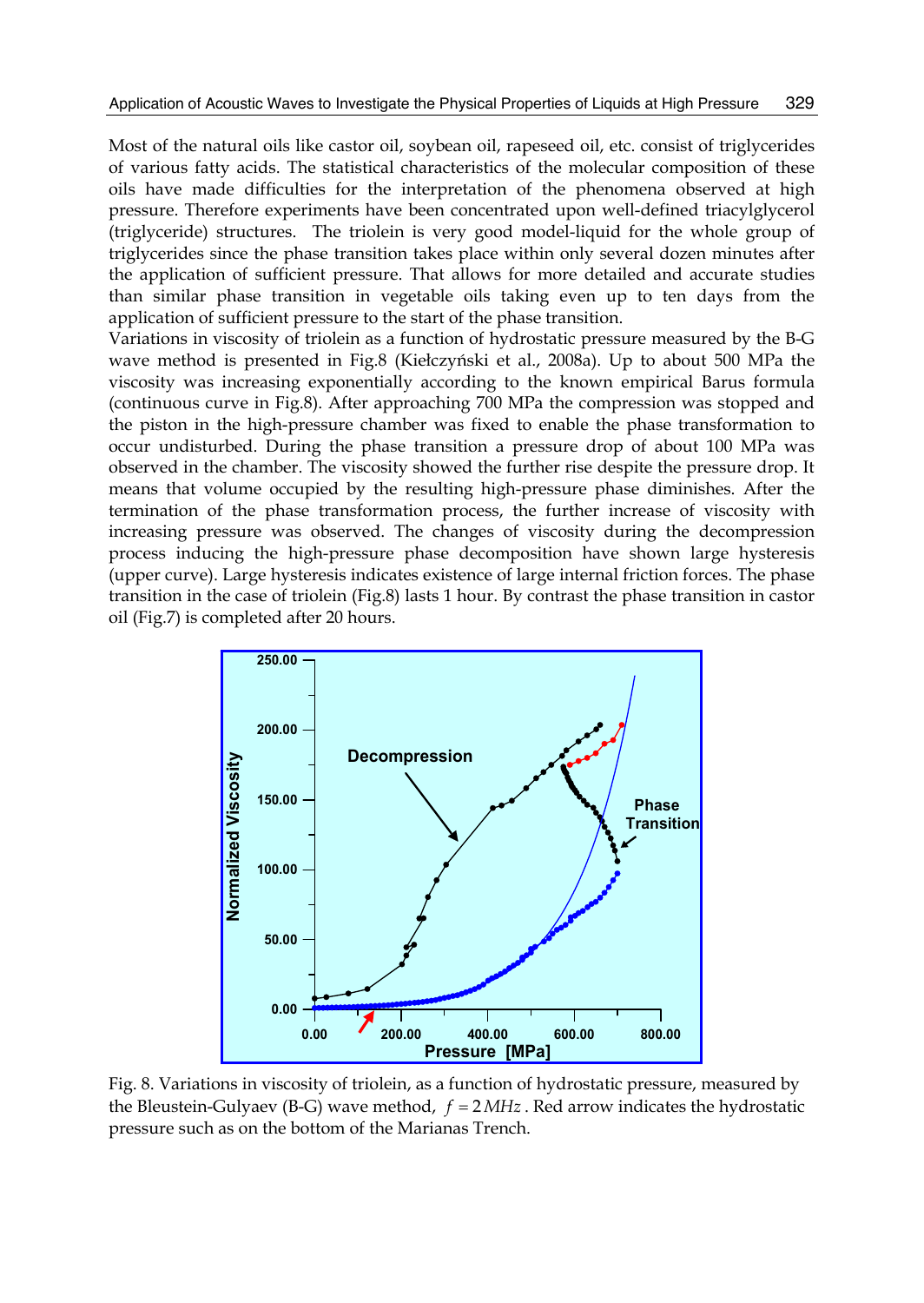## **7. Measurement of sound speed in liquids at high pressure**

For the measurements of the phase velocity of longitudinal ultrasonic waves we have constructed the setup (Fig.9) especially designed to obtain a low level of parasitic ultrasonic signals (Kiełczyński et al., 2009).

High-pressure chamber and computer cards are the same as in the viscosity measurements described previously. A special mounting of transducers in the high-pressure chamber was fabricated. The transducers were 5 MHz LiNbO<sub>3</sub> ( $Y_{36}$  cut) plates (Boston Piezo-Optics Inc., USA). The phase velocity of the longitudinal ultrasonic wave was measured using a crosscorrelation method (Sugasawa, 2002) to evaluate the time of flight (TOF).



Fig. 9. Ultrasonic setup for measuring the phase velocity of longitudinal acoustic waves in liquids as a function of hydrostatic pressure.

For the sending and receiving of wave pulses the TB-1000 pulser-receiver computer card (Matec, USA) was used. The TB-1000 pulser generated the rf tone burst with a frequency 5 MHz and length equal to 0.3μ*s* . The longitudinal wave impulse generated by the sending transducer propagated in investigated liquid and was detected by the receiving transducer. The PDA-500 digitizer card (Signatec, USA) sampled and digitized the signals received by the transducer and amplified by the TB-1000 receiver. The stored signals were then analyzed by computer software. For each measurement, the ultrasonic signal was averaged 1024 times in order to improve the signal-to-noise ratio. A computer program that controls the operation of the pulser-receiver card and digitizer card was written in C++ language. The time of flight of the ultrasonic pulses (see Fig.10) was evaluated by applying the crosscorrelation method (Sugasawa, 2002), (Viola & Walker, 2003). The cross-correlation method is a global differential method. Due to this reason, the cross-correlation method does not depend on the trigger level and delays in cables and amplifiers. The change in the height of the column of a liquid caused by the piston movement was measured by a digital caliper. The piezoelectric transducers and manganin coil were connected with the external measuring setup by an electrical multichannel lead-through.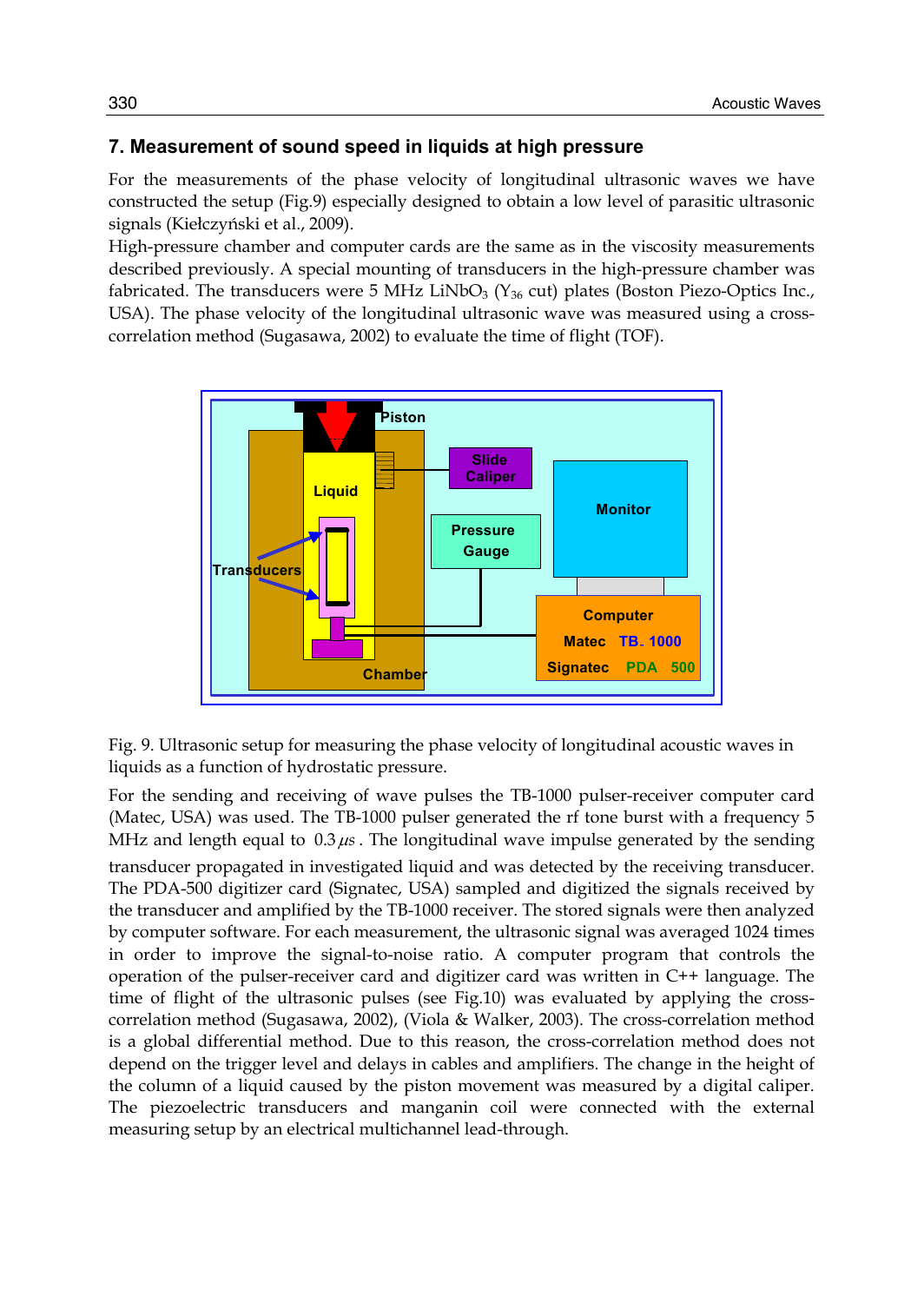

Fig. 10. Time of flight (TOF) between two ultrasonic impulses (delimited by cursors) is evaluated by using the cross-correlation method.

The sound velocity  $v_L$  was calculated using the formula:

$$
v_L = \frac{l_0}{\Delta t} \tag{7}
$$

where:  $l_0$  is the distance between sending and receiving transducer,  $\Delta t$  is time of flight (TOF) of the ultrasonic signal.

The isothermal compressibility  $\beta$ <sup>*T*</sup> is given by the formula:

$$
\beta_T = -\frac{1}{V} \frac{\partial V}{\partial p} \tag{8}
$$

where: *V* is the volume of a liquid in the chamber for a given value of the hydrostatic pressure *p*.

#### **7.1 Results**

The measurements of the phase velocity (Fig.11) and isothermal compressibility (Fig.12) of triolein were carried out in function of hydrostatic pressure up to 650 MPa.

The pressure was generated in 20 MPa steps then kept constant about 2 min. that allowed to control whether the system was reaching equilibrium. Up to 450 MPa the phase velocity was increasing monotonically with pressure (arrow 1 in Fig.11). After approaching 450 MPa the compression was stopped, and the piston in the high-pressure chamber was fixed to enable the phase transformation to occur undisturbed. During the phase transition a pressure drop of about 150 MPa was observed in the chamber. It means that the volume occupied by the resulting high-pressure phase of triolein diminished. The phase velocity showed the further rise despite the pressure drop (arrow 2 in Fig.11). Finally the phase velocity has risen to the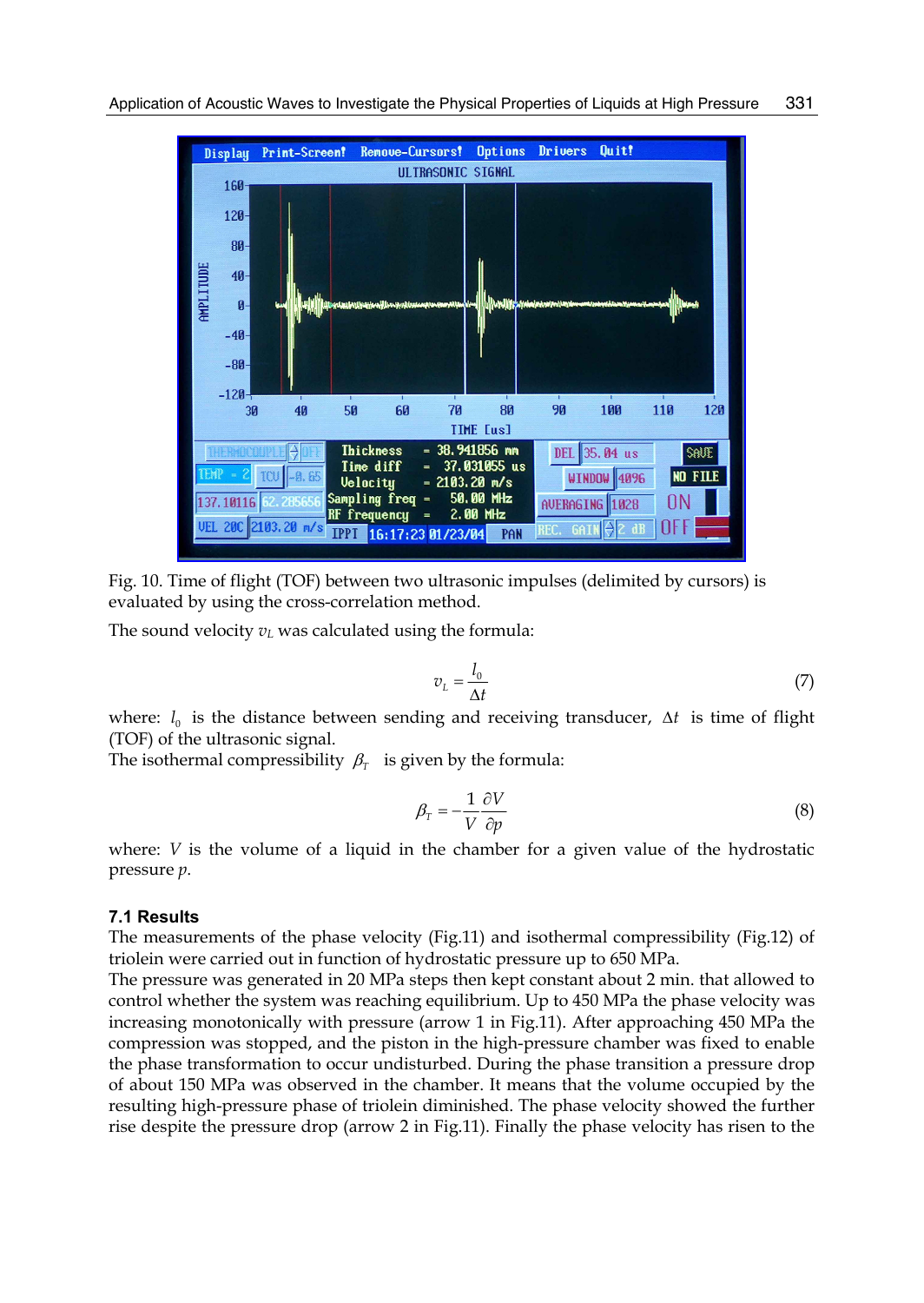new value characteristic for the high-pressure phase of triolein. Once the phase transition was completed the pressure was further increased up to about 650 MPa (arrow 3 in Fig.11). The phase velocity of longitudinal waves in high-pressure phase has increased monotonically. After approaching 650 MPa the decompression process was started (arrow 4 in Fig.11). At the point marked in Fig.11 by **a** the decomposition of the high-pressure phase started. Between points marked by **a** and **b** two phases coexisted in triolein.

Compressibility is an important property. It enters into many pressure-dependent thermodynamic expressions, and is an essential parameter for the design and use of any high-pressure equipment. Compressibility is dependent on the intermolecular forces acting within the substance, that is, it is the result of the balance between attractive and repulsive potentials. Compression results in decreasing the average intermolecular distance and reducing rotational and translational motion. Compressibility of liquids decreases with pressure, since the initial "free volume" has largely disappeared, and the repulsive potential is stronger than the attractive at high pressure. (Barbosa, 2003)

The isothermal compressibility of triolein presented in Fig. 12 was calculated using Eq.8. The volume changes Δ*V* were determined from the changes of the height of the triolein column measured by the slide caliper. The arrows indicated by numbers 1, 2 and 3 in Fig.12 refer (similarly as in Fig.11) to the low-pressure phase, phase transition and high-pressure phase respectively.

It is worth noticing that the value of isothermal compressibility  $\beta_{\rm r}$  during the phase transition is negative. Moreover, the isothermal compressibility of high-pressure phase is different than that of low-pressure phase.



Fig. 11. Phase velocity  $v_L$  of longitudinal acoustic waves in triolein in function of hydrostatic pressure. (1) refers to low-pressure phase, (2) indicates the phase transition, (3) refers to high-pressure phase, and (4) indicates the decompression, *f* = 5*MHz* . Red arrow indicates the hydrostatic pressure such as on the bottom of the Marianas Trench.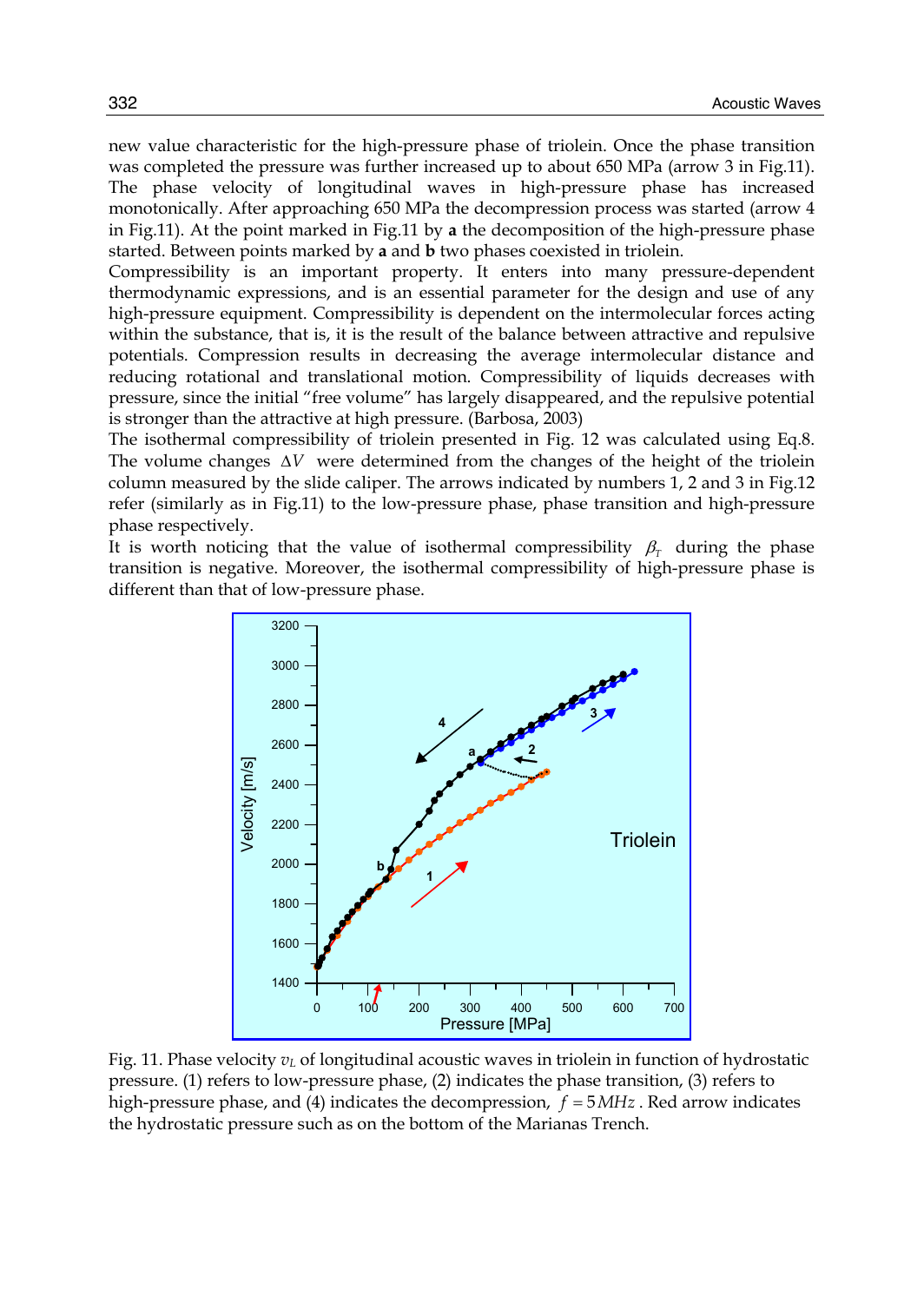

Fig. 12. Isothermal compressibility of triolein  $\beta_r$  as a function of hydrostatic pressure. During the phase transformation (arrow 2)  $\beta_T$  is negative.  $f = 5 MHz$ . Red arrow indicates the hydrostatic pressure such as on the bottom of the Marianas Trench.

#### **7.2 Possibility of measurement of various physical (thermodynamic) parameters**

The speed of sound is a particularly interesting property to study as it provides an indirect way to all of the observable thermodynamic properties of a single fluid phase. This way is a convenient one experimentally because sound speed measurements may be made quickly and accurately over ranges of temperature and pressure by means of largely automated apparatus.

The knowledge of the thermodynamic properties of pure organic liquids is of practical interest to industries in different fields, such as chemical, pharmaceutical industries, and food technology, because the applied industrial procedures are influenced by the temperature and pressure dependence of the used liquids.

The seven thermodynamic variables: pressure, volume, temperature, entropy, and the three components of the vector fluid velocity, can be related to one another through the equation of state, the equation of energy conservation, and also through the equation of continuity for mass and momentum, and the second law of thermodynamics. (Heydemann&Houck, 1969), (Stallard et al., 1969).

The densities, isobaric heat capacities, isobaric thermal expansions, isentropic compressibilities, isothermal compressibilities, and internal pressures as functions of temperature and pressure can be calculated using the experimental speeds of sound under elevated pressures together with the densities and heat capacities at atmospheric pressure (Oakley et al, 2003a), (Oakley et al, 2003b).

The bulk modulus of biodiesels determines the spray characterisics upon injection. As the fuel injection in the engine is approximately an adiabatic process, the adiabatic bulk modulus seems to be more useful than the isothermal one in estimation of the fuel injection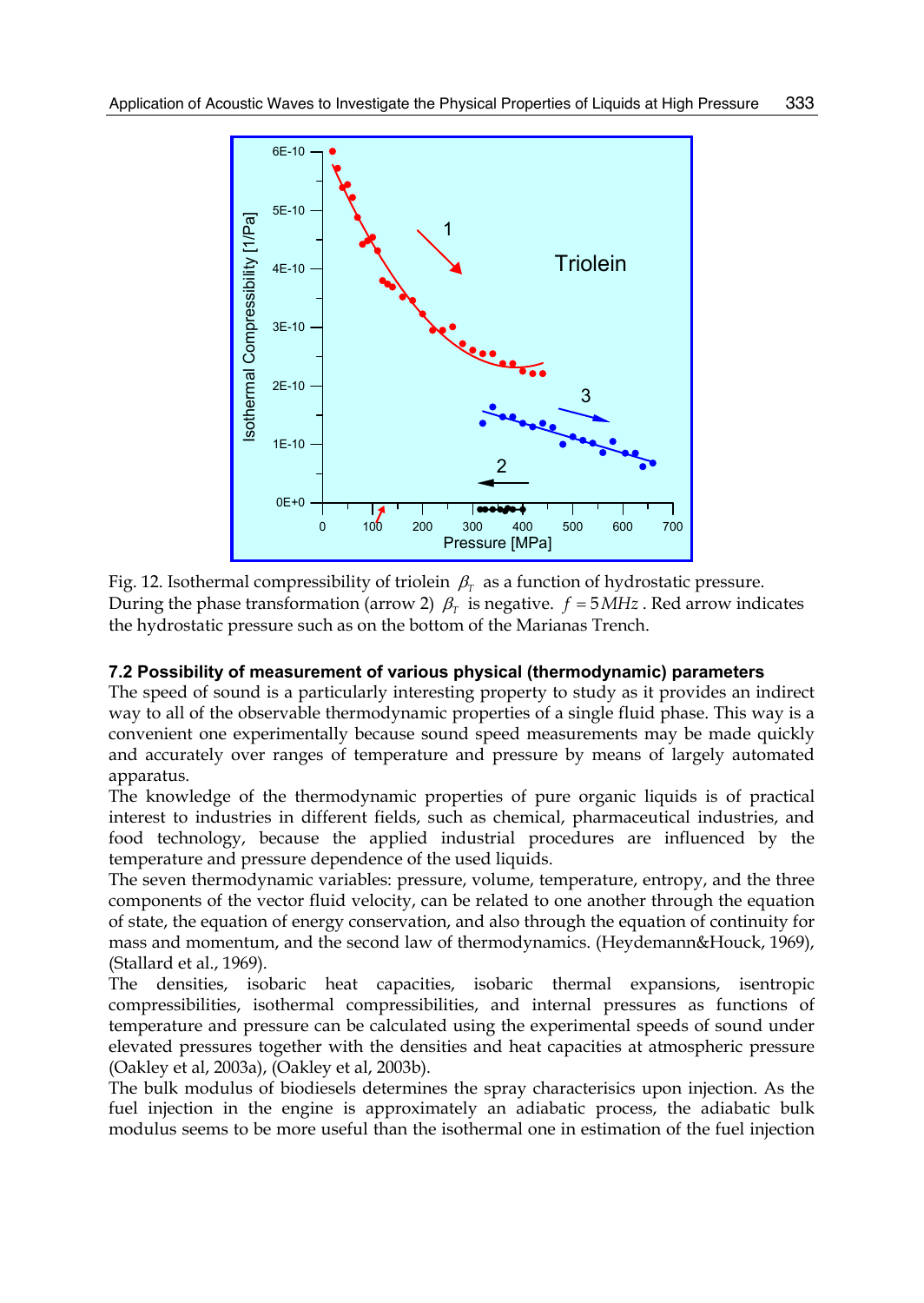timing. The only experimental method that leads directly to adiabatic modulus is the acoustic one, based on the measurement of the speed of sound. The method is relatively simple tool for determination of thermodynamic properties, especially at high pressures (Dzida & Prusakiewicz, 2008).

The measurements of ultrasonic velocity can be applied for studying the nature of molecular systems and physicochemical properties of liquid mixtures and solutions. The results are interpreted in terms of molecular interaction between components of the liquid mixtures. A study of the thermophysical properties as a function of pressure and temperature in a homologous series of chemical compounds is of great interest not only for industrial applications (for example, the petroleum industry), but also for fundamental aspects for understanding the influence of the chain length of the components on the liquid structure and the developing models for an accurate representation of the liquid state. To this aim, ultrasonic speed measurements under pressure have been successfully applied (Daridon et al., 2002).

The experimental determination of the non-linearity parameter  $B/A$  is possible using the measurement of the ultrasonic wave velocity change due to an isentropic change of the static pressure (Khelladi et al., 2009), (Plantier et al., 2002).

## **8. Measurement of the physical properties of liquids during phase transition**

High hydrostatic pressure can change molecular structure and intermolecular interactions in liquids. (Kulisiewicz et al., 2007), (Nithya et al., 2009). Rheological parameters describe macroscopic properties of a material. However, they are governed by molecular structure and mutual interactions of molecules in the material. Therefore, rheological parameters can be correlated with micro-structural parameters of a liquid (Delgado et al., 2010).

Investigation of phase transitions is important in lubricants, since rheological properties of lubricants can change during phase transitions. Investigations of the phase transitions in vegetable oils (e.g., castor oil or olive oil) and in the triglycerides (e.g., triolein) are of great importance. Vegetable oils are usually excellent boundary lubricants. They show higher viscosity index than mineral oils and they are environmentally friendly. In general, vegetable oils are highly attractive substitutes for petroleum based oils. Unfortunately their high-pressure behavior was not yet systematically investigated. The most important is to determine the range of pressures when phase transition (solidification) begins (Mia et al., 2007).

Investigation of phase transitions is also very important in food industry and in food conservation. Phase transitions can modify irreversibly the molecular structure and quality of food products. Media with high molar volumes like edible oils and fats exhibit phase transition at pressure levels about several hundred megapascals.

Investigation of phase transitions was impossible with conventional mechanical methods. By contrast, the proposed novel SH surface wave methods enable for the measurement of the rheological parameters of liquids during phase transitions.

As it is seen in Figs.7, 8, 11 and 12 during phase transitions a step change in liquid viscosity, phase velocity and compressibility occurs. This phenomenon is a clear indication that phase transitions in a liquid were initiated.

The kinetics of the phase transition, as a function of pressure, was investigated during phase velocity measurements in triolein. Pressure changes, occurring during phase transition, were registered with the piston locked in a fixed position, see Fig. 13. At stable pressure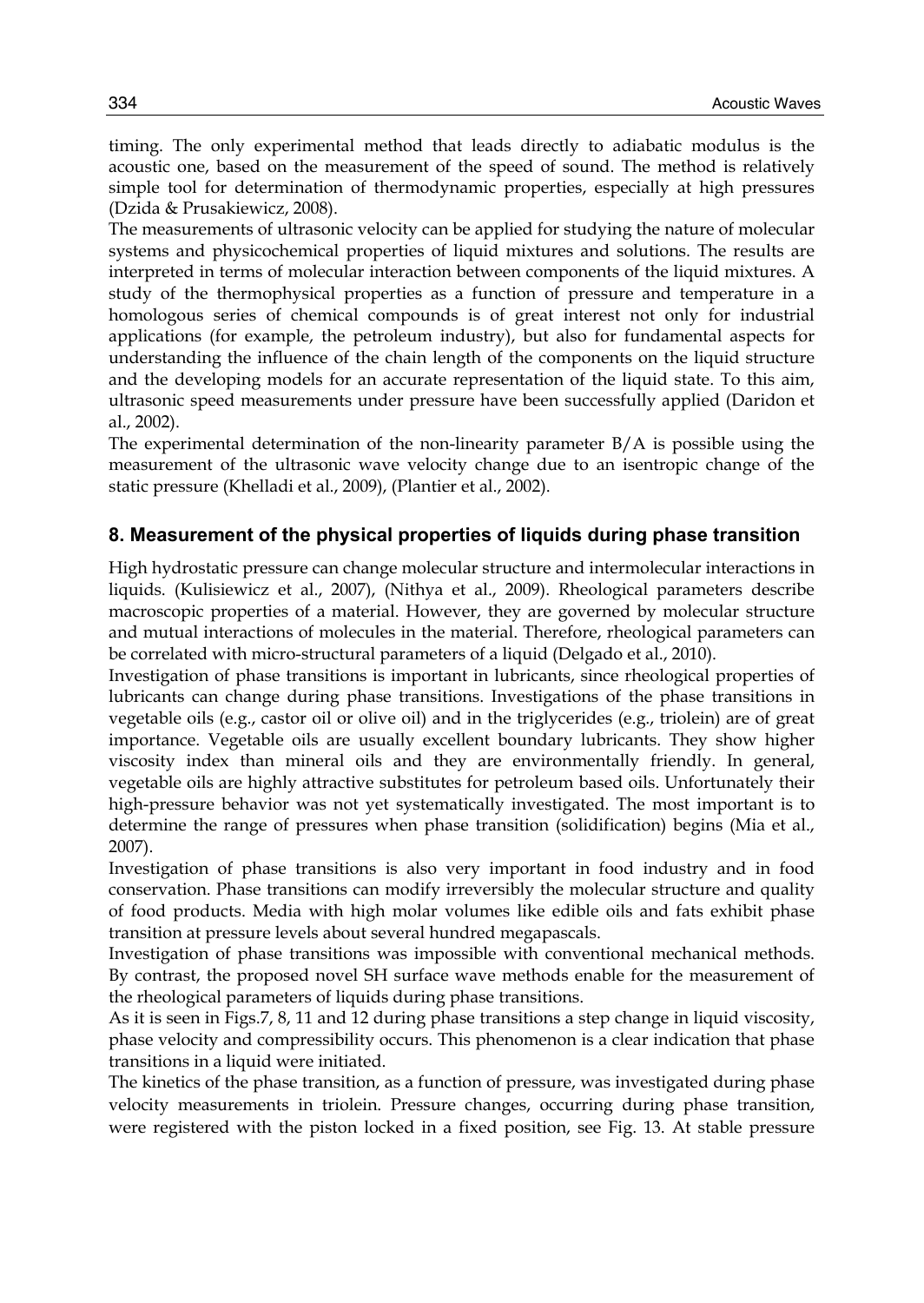conditions (450 MPa) the pressure remained constant in the first 30 minutes. Subsequently, a rapid decrease of pressure was observed, due to a phase transition in triolein. After about 60 minutes the pressure level stabilized on 330 MPa. This means that phase transition was complete. As a result, a new high-pressure phase in triolein with different microstructure has emerged. Physical properties of the new high-pressure phase are different than those in the low-pressure phase. The high-pressure induced phase transitions in vegetable oils are the phase transitions of first order.

To the author's knowledge, the measurement of the phase velocity of longitudinal acoustic waves in liquids during the phase transitions was not reported in the scientific literature and is a novelty. Measurement of the viscosity and sound speed in liquids during phase transitions is an original author's contribution.



Fig. 13. Variation in pressure on time during the phase transition in triolein.

# **9. Summary**

In this Chapter new methods for measuring the viscosity of liquids at high pressure are presented. Measurement of liquid viscosity at high-pressure is important in tribology in rolling bearings, in design and exploitation of ship diesel engines, in the chemical, pharmaceutical and cosmetic industries as well as in bio-fuels, and food conservation.

Based on the SH surface Love and Bleustein-Gulyaev waves, we designed novel methods and devices to characterize viscosity of liquids at high pressure. The SH SAW viscosity sensor is electrically responsive. Owing to this fact, modern methods of the digital signal acquisition and processing can be efficiently used. The measuring setup operates in realtime and can be employed for measuring liquid viscosity under high-pressure in the course of the technological processes. In general, the SH SAW method has high sensitivity and high reliability. The sensitivity of this method can be several orders larger than the sensitivity of the methods employing bulk acoustic waves. Application of this method will provide real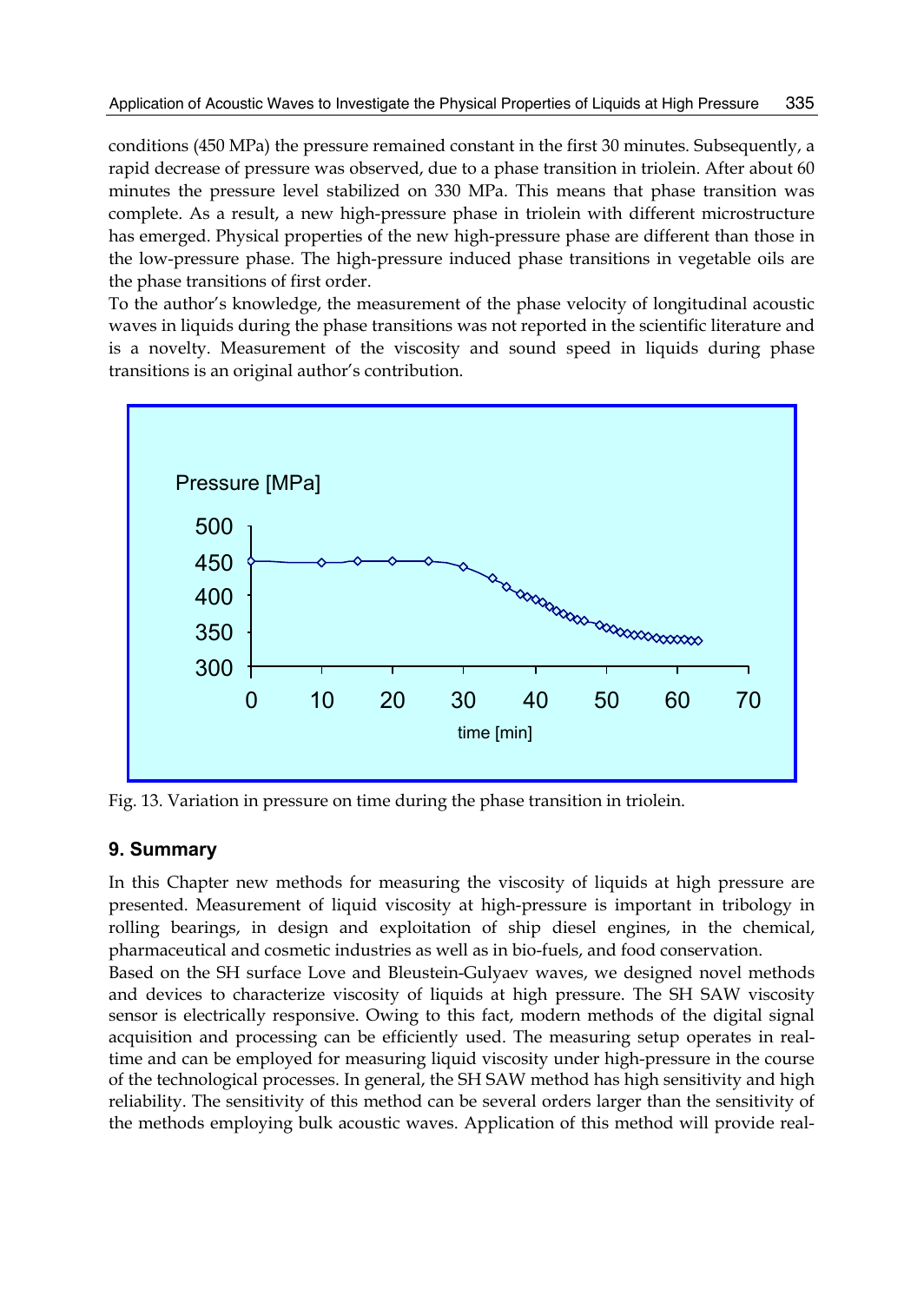time process monitoring and control thereby reducing down time and increasing product quality in food, chemical, cosmetic, pharmaceutical and petroleum industry.

The SH SAW method can be computerized. This enables continuous (on-line) monitoring of the rheological parameters of a liquid "in situ" in the processing line. Small dimensions of the viscosity sensor and the absence of moving parts are substantial advantages of this method. Only an electrical lead-through is needed. Therefore, it is very easy to assemble the sensor into the high-pressure chamber.

Ultrasonic methods using SH surface waves enable the measurement of the liquid viscosity in difficult access places such as pipelines and tanks.

In general, conventional mechanical methods enable the measurement of viscosity only up to about 200 MPa. In some cases, extending the measuring range up to 400 MPa may be possible after overcoming the enormous difficulties. Classical methods are in principle mechanical methods and can not be applied "in situ".

Application of ultrasonic waves extends considerably the range of pressures (up to 1 GPa) employed during the measurement of viscosity.

We measured the viscosity of liquid not only in the exponential range but also during the phase transitions, at high pressure phase and during the decompression. This is a novelty.

The measurements of the rheological properties of liquids during the phase transitions are not possible using conventional mechanical methods. On the other hand, application of the ultrasonic methods enables both the detection of phase transitions and investigation of their kinetics. This makes it also possible to determine the changes in microstructure occurring during the phase transitions.

To the author's knowledge, the measurements of liquid viscosity and sound speed under high-pressure during the phase transition and during the pressure decompression have not been reported in the scientific literature. This is an original author's contribution.

In future research it would be desirable to measure the physical properties of liquids in function of temperature and pressure. In this way, additional thermodynamic parameters could be determined (e.g., molar volume or adiabatic specific heat). The measurements should be extended into the non-Newtonian liquids (e.g., slurries, drilling fluids). In future the developed method could be applied in industry for on-line operation to investigate lubricants and bio-fuels (bio-diesels) and to control the food processing.

#### **10. References**

- Achenbach J.D. (1973). *Wave propagation in elastic solids*. North-Holland, ISBN: 0 7204 2367 8, Amsterdam.
- Andle J.; Haskell R.; Chap M. (2008). Electrically isolated thickness shear mode liquid phase sensor for high pressure environments. (2008) *IEEE International Ultrasonics Symposium Proceedings*, pp. 1128-1133, ISBN: 978-1- 4244-2480-1, Beijing, China, November 2008.
- Auld B.A. (1973). *Acoustic Fields and Waves in Solids*, Wiley, ISBN: 0-471-03700-1, New York, Vol. II, Chap. 12.
- Bair S.; Jarzynski J.; Winer W.O. (2001). The temperature, pressure and time dependence of lubricant viscosity. *Tribology International*, Vol. 34, No 7, (July 2001) (461-468), ISSN: 0301-679X.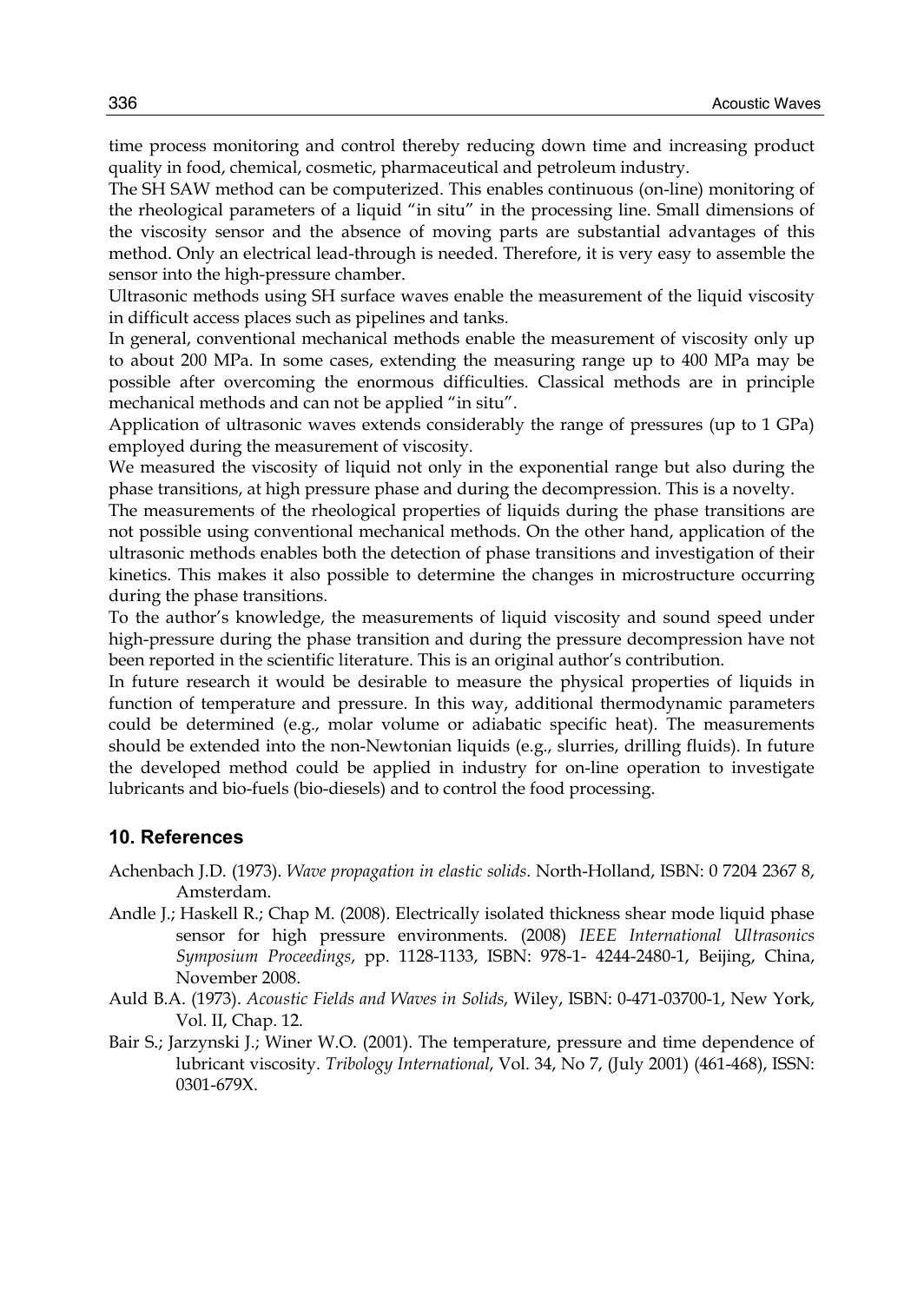- Ball S.J.; Goodwin A.R.H. & Trusler M.J.P. (2002). Phase behavior and physical properties of petroleum reservoir fluids from acoustic measurements. *Journal of Petroleum Science and Engineering*, Vol. 34, No 1, (2002) (1-11), ISSN: 0920-4105.
- Ballantine D.S.; White R.M.; Martin S.I.; Ricco A.J.; Zellers E.T.; Frye G.C.; Wohltjen H. (1997). *Acoustic Wave Sensors*, Academic Press, ISBN: 0-120-77460-7, London.
- Bamberger J.A.; Bond L.J.; Greenwood M.S. (1999). Ultrasonic measurements for on-line real-time food process monitoring. *Sixth Conference on Food Engineering Proceedings*, 1999 AIChE Annual Meeting, Paper PNNL-SA-32024, Dallas, USA
- Barbosa R.D. (2003). High pressure and temperature dependence of thermodynamic properties of model food solutions obtained from in situ ultrasonic measurements. PhD. Thesis, Graduated School of the University of Florida, USA.
- Bingwell D.B.; Courtial P.; Giordano D.; Nichols A.R.L. (2004). Viscosity of peridotite liquid. *Earth and Planetary Science Letters*, Vol. 226, No. 1-2, (September 2004) (127-138), ISSN: 0012-821X.
- Collings A.F.; Laughlin E. Mc. (1971). Torsional crystal technique for the measurement of viscosities of liquids at high pressure. *Trans. Faraday Soc*. Vol. 67, (1971), (340-352).
- Daridon J.L.; Carrier H.; Lagourette B. (2002). Pressure dependence of the thermophysical properties of n-Pentadecane and n-Heptadecane. *International Journal of Thermophysics*, Vol. 23, No. 3 (May 2002) (698-708), ISSN: 0195-928X.
- Delgado A.; Kulisiewicz. L.; Rauh C.; Benning B. (2010). Basic aspects of phase changes under high pressure*. Annals of the New York Academy of Sciences*, Vol. 1189, (March 2010) (16-23), ISSN: 1749-6632.
- Del Gaudio P.; Behrens H. (2009). An experimental study on the pressure dependence of viscosity in silicate melts*. Journal of Chemical Physics*, Vol. 131, No. 4, (July 2009) (044504-1-14), ISSN: 0021-9606.
- Demirbas A. (2008). Relationships derived from physical properties of vegetable oil and biodiesel fuels. *Fuel*, Vol. 87, No 8-9, (July 2008) (1743-1748), ISSN: 0016-2361.
- Dzida M.; Prusakiewicz P. (2008). The effect of temperature and pressure on the physicochemical properties of petroleum diesel oil and biodiesel fuel. *Fuel,* Vol. 87, No. 10-11, (August 2008) (1941-1948), ISSN: 0016-2362.
- Farnell G.W. (1978). Properties of elastic surface waves, In: *Acoustic surface waves*, Oliner A.A. (Ed.), (26-81), Springer, ISBN: 3-540-085785-0, Berlin.
- Ferguson J,; Kemblowski Z. (1991). *Applied Fluid Rheology*, Springer, ISBN: 1851665889, Berlin-New York.
- Fukui K.; Asakuma Y.; Maeda K. (2010). Determination of liquid viscosity at high pressure by DLS. *Journal of Physics; Conference Series*, Vol. 215, (2010), 012073-1-4, ISSN: 1742- 6588.
- Heydemann P.L.M.; Houck J.C. (1969). Self consistent ultrasonic method for the determination of the equation of state of liquids at very high pressure. *Journal of Applied Physics*, Vol. 40, No 4, (February 1969) (1609-1613), ISSN: 0021-8979.
- Khelladi H.; Plantier F.; Daridon J.L.; Djelouah H. (2009). Measurement under high pressure of the nonlinearity parameter B/A in glycerol at various temperatures. *Ultrasonics*, Vol. 49, No 8, (December 2009) (668-675), ISSN: 0041-624X.
- Hou Y.Y.; Kassim H.O. (2005). Instrument techniques for rheometry. *Review of Scientific Instruments*, vol. 76, (October 2005), 101101-1-19, ISSN: 0034-6748.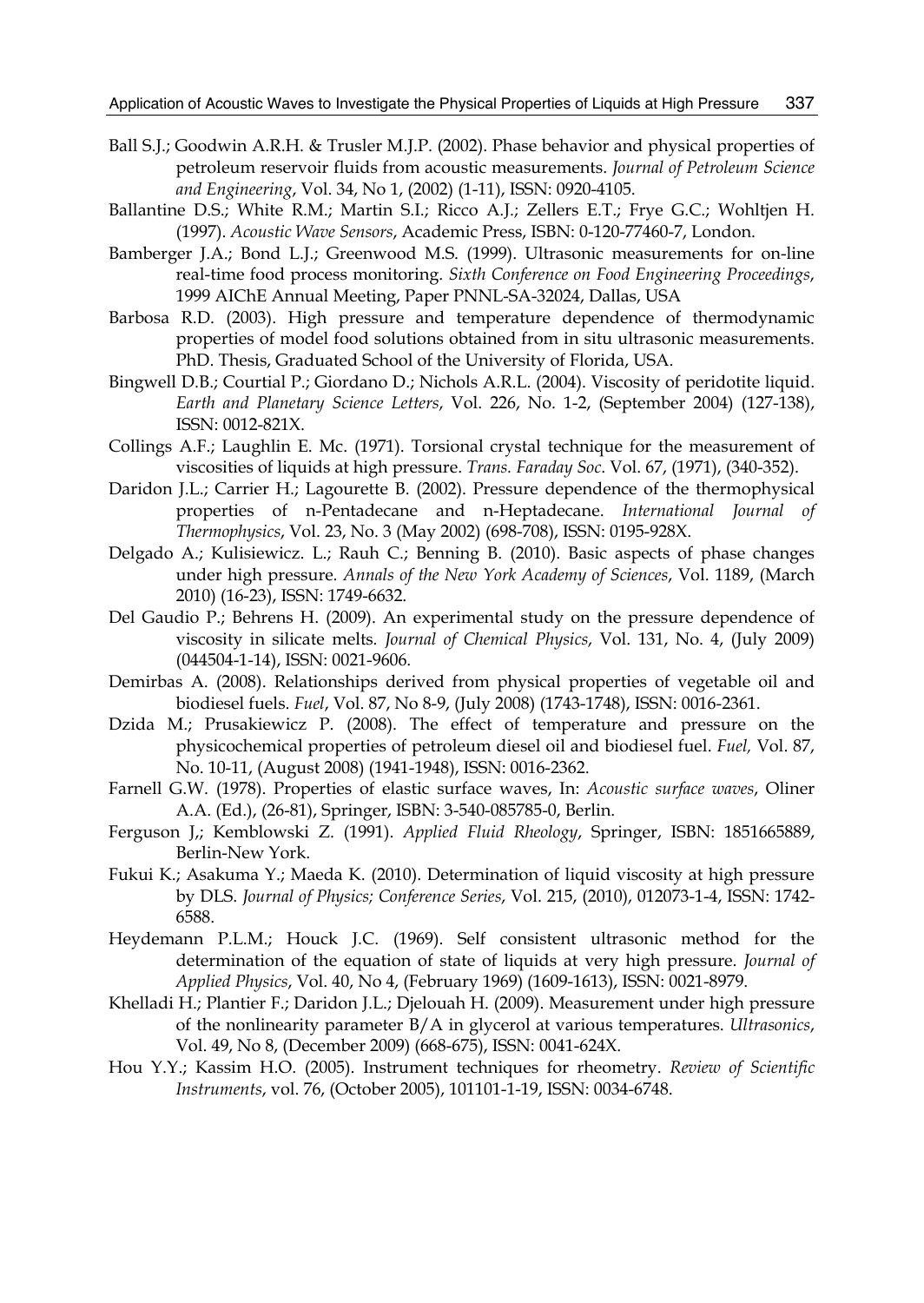- Kiełczyński P.; Płowiec R. (1989). Determination of the shear impedance of viscoelastic liquids using Love and Bleustein-Gulyaev waves. *Journal of the Acoustical Society of America*, Vol. 86, No 2, (August 1989) (818-827), ISSN: 0001-4966.
- Kiełczyński P.; Pajewski W, Szalewski M.; Balcerzak A. (2004). Measurement of the shear storage modulus and viscosity of liquids using the Bleustein-Gulyaev wave. *Review of Scientific Instruments*, Vol. 75, No. 7, (July 2004) (2362-2367), ISSN: 0034-6748.
- Kiełczyński P.; Szalewski M.; Siegoczynski R.M.; Rostocki A.J. (2008). New ultrasonic Bleustein-Gulyaev wave method for measuring the viscosity of liquids at high pressure. *Review of Scientific Instruments*, Vol. 79, (February 2008) (026109-1-3), ISSN: 0034-6748.
- Kiełczyński P.; Szalewski M.; Rostocki A.J.; Gładysz J. (2008). Investigation of high-pressure phase transitions in castor oil using SH surface acoustic waves. *IEEE International Ultrasonics Symposium Proceedings*, pp. 2154-2157, ISBN: 978-1-4244-2480-1, Beijing, China, November 2008.
- Kiełczyński P.; Szalewski M.; Rostocki A.J.; Zduniak M.; Siegoczyński R.M.; Balcerzak A. (2009). Investigation of high-pressure phase transitions in vegetable oils by measuring phase velocity of longitudinal ultrasonic waves*. IEEE International Ultrasonics Symposium Proceedings*, pp 1563-1566, , ISBN: 978-1-4244-4390-1, Rome, Italy, September 2009.
- Kinh N.V.; Pajewski W. (1980). Generation of acousto-electrical waves using a source of transverse vibrations*. Archives of Acoustics*, Vol. 5, No 3, (July 1980) (261-274), ISSN: 0137-5075.
- King H.E.; Herboltzheimer E.; Cook R.L. (1992). The diamond-anvil cell as a high-pressure viscometer. *Journal of Applied Physics*, Vol. 71, No 5, (March 1992) (20171-2081), ISSN: 0021-8979.
- Kosinskii V.V. (2009). Effect of the major process factors on the high-pressure impregnation of rigid porous substrates with viscous media. *Powder Metallurgy and Metal Ceramics,* Vol. 48, No1-2, (January 2009) (13-20), ISSN: 1068-1302.
- Koran F.; Dealy J.M. (1999). A high-pressure sliding plate rheometry for polymer melts. *Journal of Rheology*, Vol. 43, No. 5 (September 1999), (1279-1290), ISSN: 0148-6055.
- Kulisiewicz L.; Baars A.; Delgado A. (2007). Effect of high hydrostatic pressure on structure of gelatin gels*. Bulletin of the Polish Academy of Sciences,* Vol. 55, (June 2007), (239- 244), ISSN: 0239-7528.
- Kulisiewicz L; Delgado A. (2010). High-pressure rheological measurement methods. A review. *Applied Rheology*, Vol. 20, No. 1, (January 2010), (13018-1-15), ISSN: 1430- 6395.
- Lan H.Y.; Tseng H.C. (2002). Study of the rheological behavior of PP/supercritical  $CO<sub>2</sub>$ mixture. *Journal of Polymer Research*, Vol. 9, No 3 (September 2002), (157-162), ISSN: 1022-9760.
- Landau L.D.; Lifshitz E.M. (1958). *Continuum Mechanics*. Pergamon Press, London, Chap. 2.
- Le Bail A.; Boillereaux L; Davenel A.; Hayert M.; Lucas T.; Monteau J.Y. (2003). Phase transitions in foods: effect of pressure and methods to assess or control phase transition. *Innovative Food Science and Engineering Technologies*, Vol. 4, No 1, (March 2003) (15-24), ISSN: 1466-8564.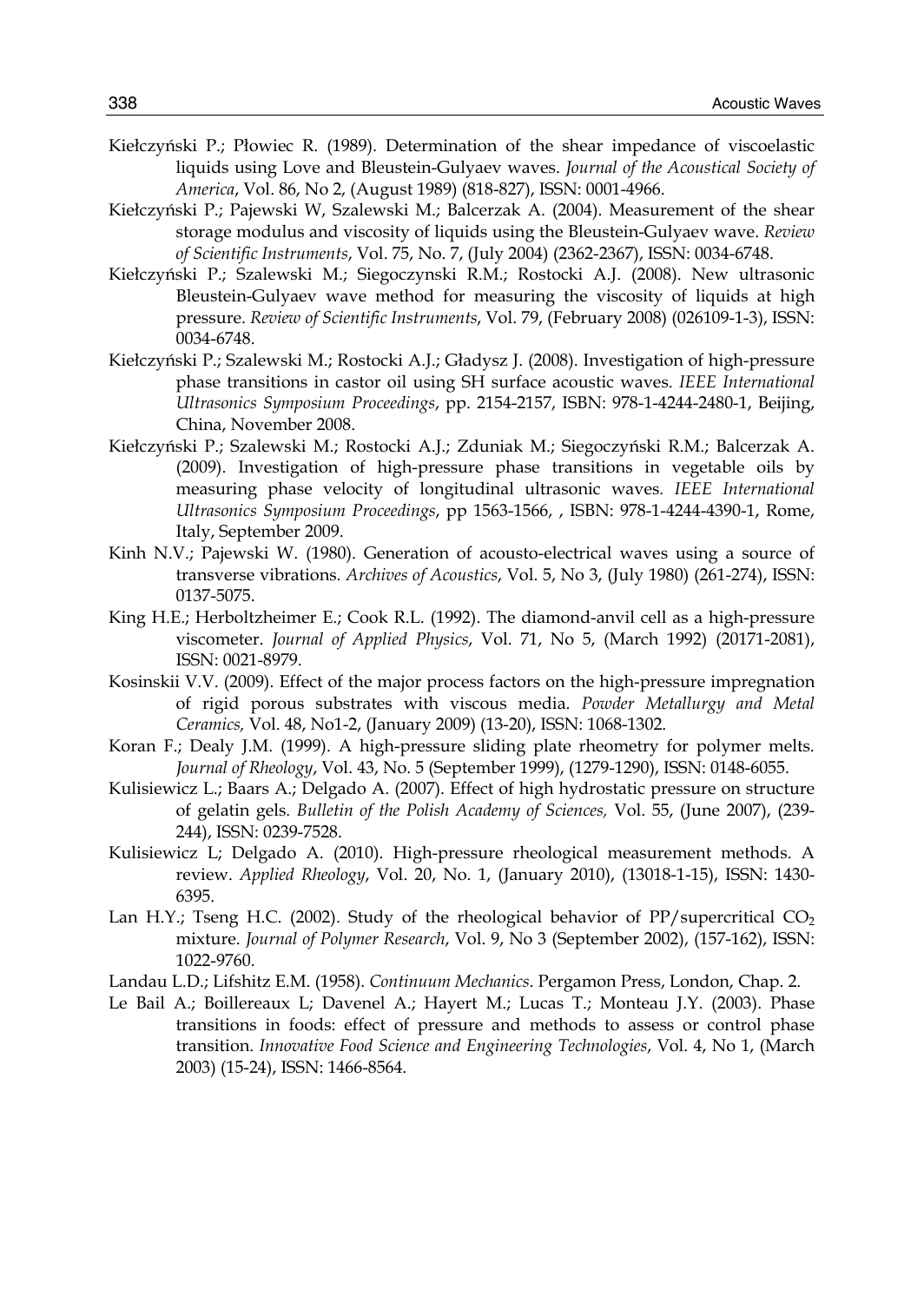- Masson P.; Tonello C.; Balny C. (2001) High pressure biotechnology in medicine and pharmaceutical science. *Journal of Biomedicine and Biotechnology*, Vol. 1, No 2, (February 2001) (85-88), ISSN: 1110-7243.
- Mattischek J.P.; Sobczak R. (1997). High-pressure cell for measuring the zero shear viscosity of polymer melts*. Review of Scientific Instruments,* Vol. 68, No 5, (May 1997) (2101- 2105), ISSN: 0034-6748.
- Matveev V.A.; O.F. Orlov O.F.; Berg V.I. (2005). Measurement of the viscosity of a liquid at high pressures. *Measurement Techniques*, Vol. 48, (October 2005) (1009-1013), ISSN: 0543-1972
- Mia S.; Hayashi S.; Ohno N. (2007). High pressure tribological behavior of vegetable oils as lubricant. *Proceedings of the International Conference on Mechanical Engineering*, (29-31 December 2007), Dhaka, Bangladesh, Paper Id FL-07.
- Mineev V.N.; Funtikov A.I. (2005). Measurements of the viscosity of water under shock compression. *High Temperature*, Vol. 43, No 1, (January 2005), (141-150), ISSN: 0018- 151X.
- Nakamura K. (2007). Shear-horizontal piezoelectric surface acoustic waves. *Japanese Journal of Applied Physics*, Vol. 46, No 7B (July 2007), (4421-4427), ISSN: 0021-4922.
- Nakamura Y.; Kurosaki Y. (2005) Micro-rheometry of pressurized lubricants and micronanorheology. *Microsystems and Technology*, Vol. 11, (August 2005), (1127-1131), ISSN: 0946-7076.
- Nithya R.; Nithyanathan S.; Mullainathan S.; Rajasekaram M. (2009). Ultrasonic investigation of molecular interactions in binary mixtures at 303 K. *E-Journal of Chemistry,* Vol. 6, No. 1, (January 2009) (138-140), ISSN:0973-4945.
- Oakley B.; Barber G.; Worden T.; Hanna D. (2003). Ultrasonic parameters as a function of absolute hydrostatic pressure. I. A Review of the data for organic liquids. *Journal of the Physical and Chemical References Data*, Vol. 32, (April 2003) (1501-1533), ISSN: 0047-2689.
- Oakley B.; Hanna D.; Shillor M.; Barber G. (2003). Ultrasonic parameters as a function of absolute hydrostatic pressure. II. Mathematical models of the speed of sound in organic liquids. *Journal of the Physical and Chemical References Data*, Vol. 32, (April 2003) (1535-1544), ISSN: 0047-2689.
- Philippoff W. (1963). Viscoelasticity of polymer solution at high pressures and ultrasonic frequencies. *Journal of Applied Physics*, Vol. 34, (May 1963) (1507-1511), ISSN: 0021- 8979.
- Plantier F.; Daridon J.L.; Lagourrette B. (2002). Measurement of the B/A nonlinearity parameter under high pressure: Application to water. *Journal of the Acoustical Society of America*, Vol. 11, No 2, (February 2002) (707-715), ISSN: 0001-4966.
- Ripple D. (1992). A compact high-pressure capillary viscometer*. Review of Scientific Instruments*, Vol. 63, (May 1992), (3153-3155), ISSN: 0034-6748.
- Rostocki A.J.; Wiśniewski R.; Wilczyńska T. (2007). High-pressure transition in rape seed oil. *Journal of Molecular Liquids,* Vol. 135, (February 2007) (120-122), ISSN: 0167-7322.
- Rostocki A.J.; Siegoczyński R.M.; Kiełczyński P.; Szalewski M. (2010). An application of Love waves for the viscosity measurement of triglycerides at high pressure. *High Pressure Research,* Vol. 30, No 1, (January 2010), (88-92), ISSN: 0895-7959.
- Royer D.; Dieulesaint E. (2000). *Elastic waves in solids*. Springer, ISBN 3-540-65932-3, Berlin.